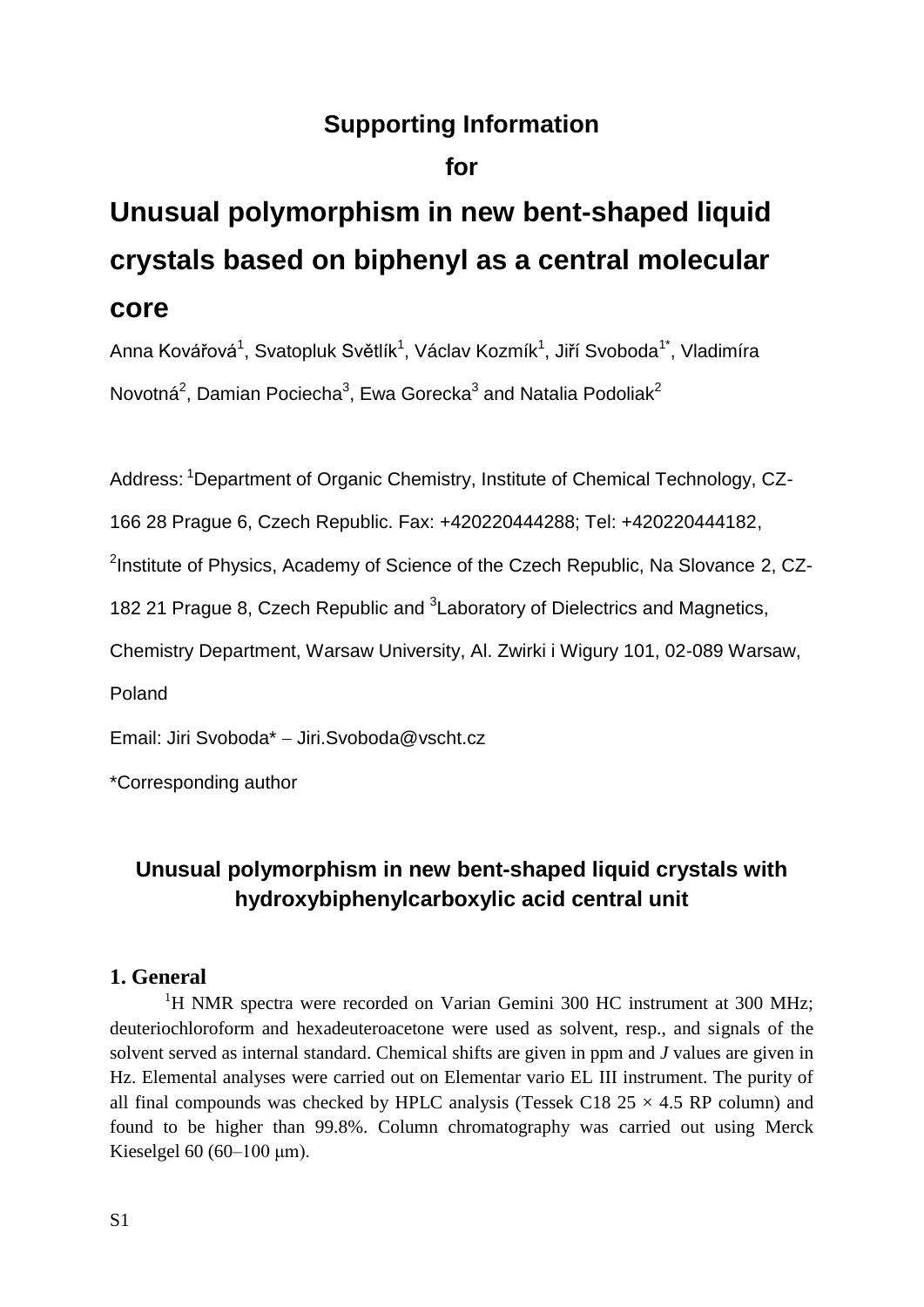# **2. Synthesis of the central biphenylcarboxylic acids and the lengthening arms**

Acids **1a**,**b** and **2** representing the protected central units were obtained according to the synthetic path shown in Scheme S1. Synthesis of the 4´-protected biphenyl-3-carboxylic acid started with the  $Pd^0$ -catalyzed Suzuki cross-coupling of 4-methoxyphenylboronic acid with ethyl 3-iodobenzoate yielding ester **19**. Both the methyl and ethyl groups were split off by the means of boron tribromide in dichloromethane and the hydroxylic group in the parent acid **20** was primarily protected with the methoxycarbonyl group to form derivative **1a** or benzylation yielding the acid **1b**.



**Scheme S1:** Synthesis of protected acids **1a,b** and **2**.

By the same concept, the isomeric 3´-substituted biphenyl-4-carboxylic acid **2** was obtained: methyl 4-iodobenzoate was coupled with 3-benzyloxyphenylboronic acid to yield ester **21**, which was subsequently hydrolyzed to acid **2**.

The semifluorinated phenol **7b** was obtained by a multistep procedure starting with 4 benzyloxyphenol (**22**) (Scheme S2). First, the hydroxylic group was alkylated with 8 bromooct-1-ene to form the unsaturated ether **23**. In the next step, perfluorobutyl iodide was added to the terminal double bond in a radical reaction initiated with azobis(isobutyronitrile) (AIBN) and subsequently, the iodine atom in the adduct **24** was removed by reduction with LiAlH4. Finally, deprotection of the benzyl group in **25** was achieved by transferhydrogenation yielding the phenol **7b**.

In the first step of synthesis of phenol **7c**, the *tert*-butyldimethylsilyl (TBDMS) protected hydroquinone **26** (Scheme S2) was acylated with (*S*)-dodecyloxypropanoic acid in a dicyclohexylcarbodiimide/dimethylaminopyridine (DCC/DMAP) mediated reaction and the protecting silyl group in the formed ester **27** was removed by the means of tetrabutylammonium fluoride (TBAF).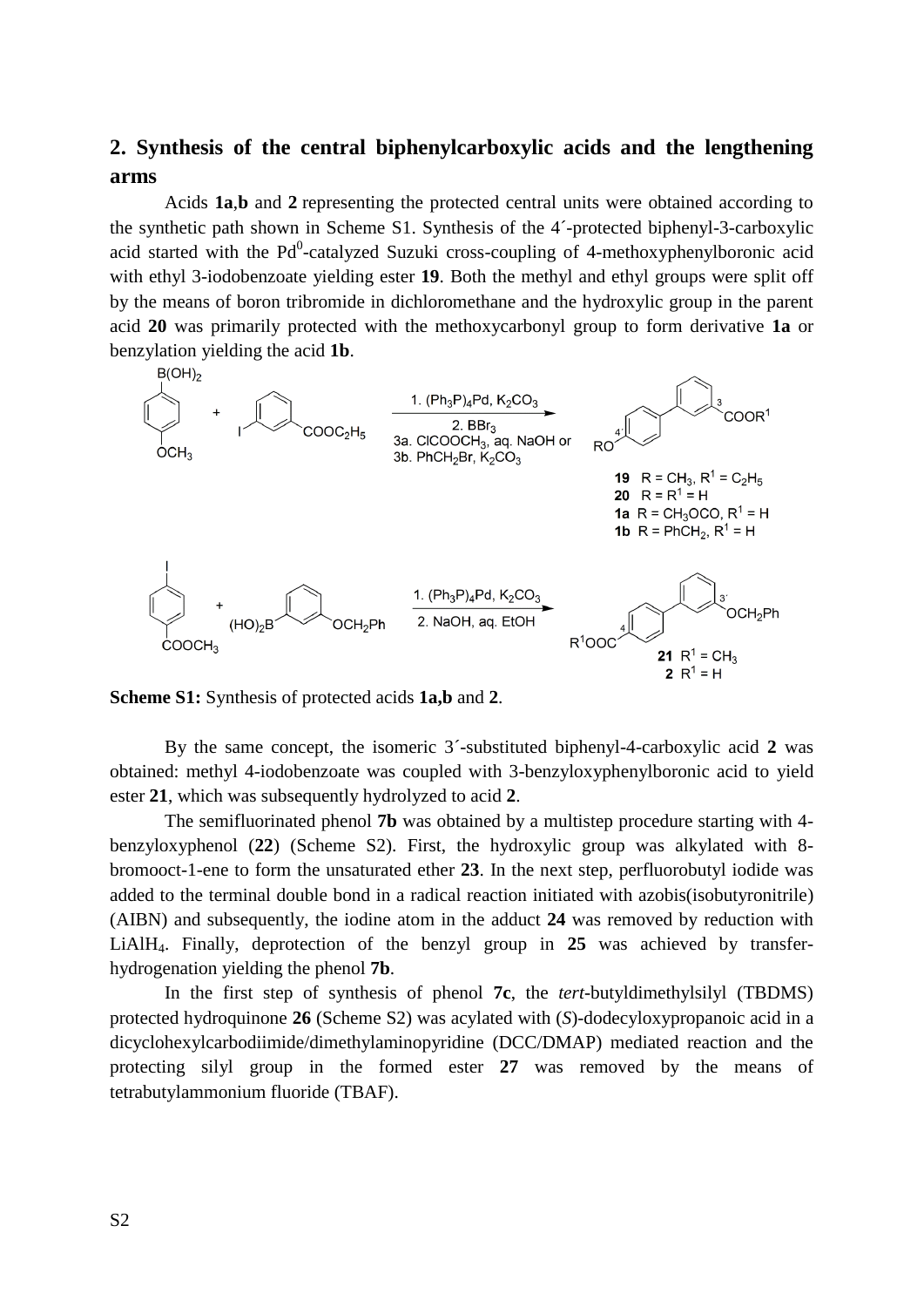

**Scheme S2:** Synthesis of the lengthening arms.

Acid **10** (Scheme S2) was prepared in a two-step procedure as reported previously for related compounds described in ref. [S1]. The hydroxylic group of **28** was acylated with 4 formylbenzoic acid to yield the formyl ester **29**. In the second step, the formyl group was oxidized with Jones reagent (CrO3/H2SO4) to give rise to acid **10**.

# *Ethyl 4´-methoxy-1,1´-biphenyl-3-carboxylate* (**19**)

A mixture of ethyl 3-iodobenzoate (5.0 g; 18.1 mmol), 4-methoxyphenylboronic acid (3.8 g; 25.0 mmol), tetrakis(triphenylphosphine)palladium (0.51 g; 0.48 mmol) and potassium carbonate (3.0 g; 22.0 mmol) in DMF (60 mL) was stirred and heated at 110 °C for 48 h in an argon atmosphere. After cooling to room temperature, the reaction mixture was diluted with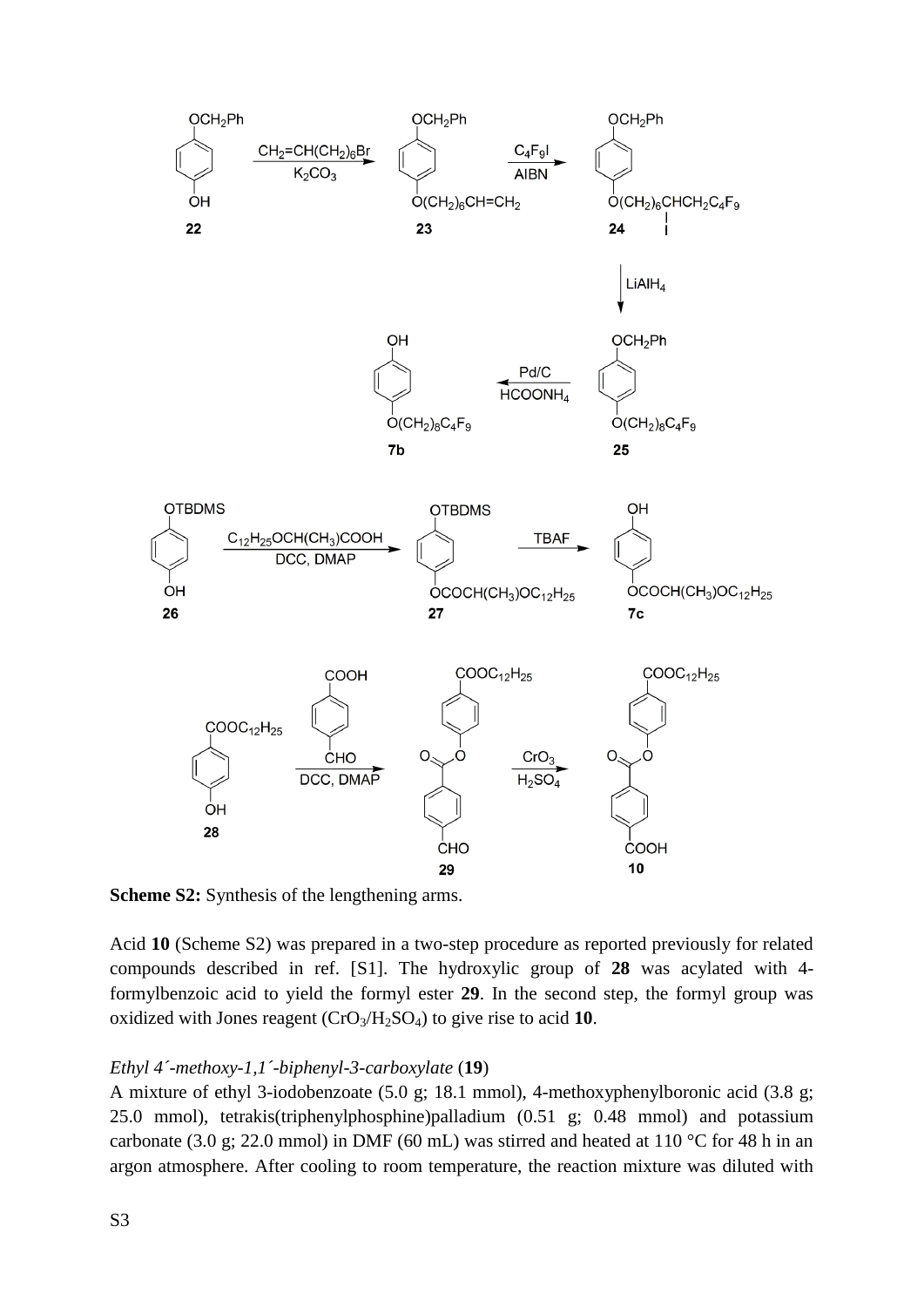water (80 mL) and extracted with ethyl acetate ( $3 \times 60$  mL). The combined organic solution was washed with brine (50 mL) and dried with anhydrous magnesium sulfate. After evaporation, the product was purified by column chromatography (toluene). 4.15 g (90%) of oily ester 19 was obtained. <sup>1</sup>H NMR: 1.42 (t, 3 H,  $J = 6.4$ , CH<sub>3</sub>), 3.86 (s, 3 H, OCH<sub>3</sub>), 4.41 (q, 2 H, CH2), 7.00 (d, 2 H, *J* = 8.5, H-3´, H-5´), 7.48 (t, 1 H, H-5), 7.57 (d, 2 H, *J* = 8.5, H-2´, H-6´), 7.74 (d, 1 H, *J* = 7.9, H-6), 7.99 (d, 1 H, *J* = 7.6, H-4), 8.25 (s, 1 H, H-2).

#### *4´-Hydroxy-1,1´-biphenyl-3-carboxylic acid* (**20**)

To a solution of ester **19** (4.1 g; 16.0 mmol) in dichloromethane (200 mL) cooled to −70 °C, boron tribromide (3.9 mL) was added drop-wise and the reaction mixture was stirred for 48 h at room temperature in an argon atmosphere. The mixture was diluted with water (150 mL) and extracted with dichloromethane  $(3 \times 100 \text{ mL})$ . After evaporation of the solvent, the crude product was purified by crystallisation from toluene. 3.34 g (97%) of acid **20** was obtained, m.p. 239-241 °C, ref. [S2] 241-242 °C.

### *4´-[(Methoxycarbonyl)oxy]-1,1´-biphenyl-3-carboxylic acid* (**1a**)

To an ice cold mixture of acid **20** (1.0 g; 4.66 mmol), sodium hydroxide (0.48 g; 12 mmol), water (40 mL) and THF (40 mL), methyl chloroformate (0.58 mL; 0.71 g; 7.5 mmol) was added drop wise. After 15 min, the reaction mixture was acidified with 15% aq. hydrochloric acid to pH  $\sim$ 2. The solvent was evaporated and the precipitate was filtered off, washed with water  $(2 \times 15 \text{ mL})$ , and crystallized from ethyl acetate to yield 0.98 g (77%) of acid **1a**, m. p. 187-188 °C. <sup>1</sup>H NMR (acetone-*d*6): 3.89 (s, 3 H, CH3OCO), 7.36 (d, 2 H, *J* = 9.0, H-3´, H-5´), 7.63 (t, 1 H, H-5), 7.78 (d, 2 H, *J* = 8.8, H-2´, H-6´), 7.94 (d, 1 H, *J* = 7.6, H-6), 8.05 (d, 1 H,  $J = 7.6$ , H-4), 8.30 (s, 1 H, H-2). Elemental analysis: for C<sub>15</sub>H<sub>12</sub>O<sub>5</sub> (272.26): calculated C 66.17, H 4.44; found C 65.93, H 4.37%.

#### *4´-(Benzyloxy)-1,1´-biphenyl-3-carboxylic acid* (**1b**)

To a mixture of acid **20** (1.1 g; 5.1 mmol) and potassium carbonate (1.08 g; 7.8 mmol) in acetone (70 mL), benzyl bromide (1.86 g; 10.8 mmol) was added and the reaction mixture was stirred and heated to boiling for 8 h. After cooling to room temperature, the mixture was diluted with water (60 mL) and extracted with chloroform ( $3 \times 50$  mL) and the solvent was evaporated. The residue was diluted with ethanol (50 mL) and a solution of sodium hydroxide (8.0 g; 0.2 mol) in water (12 mL) was added. The mixture was stirred at room temperature for 3 h, cooled to 0  $\degree$ C and acidified with 15% aq. HCl to pH  $\sim$ 2. The precipitate was filtered off, washed with water  $(2 \times 15 \text{ mL})$  and crystallized from toluene. 1.2 g (77%) of acid **1b** was isolated, m. p. 221-223 °C. <sup>1</sup>H NMR (acetone- $d_6$ ): 5.20 (s, 2 H, OCH<sub>2</sub>), 7.16 (d, 2 H,  $J = 8.8$ , H-3´, H-5´), 7.40 (m, 3 H), 7.52 (m, 2 H), 7.57 (t, 1 H, H-5), 7.67 (d, 2 H, *J* = 8.8, H-2´, H-6´), 7.88 (d, 1 H, *J* = 8.2, H-6), 7.99 (d, 1 H, *J* = 7.6, H-4), 8.26 (s, 1 H, H-2). Elemental analysis: for  $C_{20}H_{16}O_3$  (304.35): calculated C 78.93, H 5.30; found C 78.78, H 5.15%.

#### *Methyl 3´-benzyloxy-1,1´-biphenyl-4-carboxylate* (**21**)

A mixture of methyl 4-iodobenzoate (6.7 g; 26.0 mmol), 3-benzyloxyphenylboronic acid (8.0 g; 35.0 mmol), tetrakis(triphenylphosphine)palladium (0.9 g; 0.78 mmol) and potassium carbonate (6.0 g; 43.0 mmol) in DMF (120 mL) was stirred and heated at 100 °C in an argon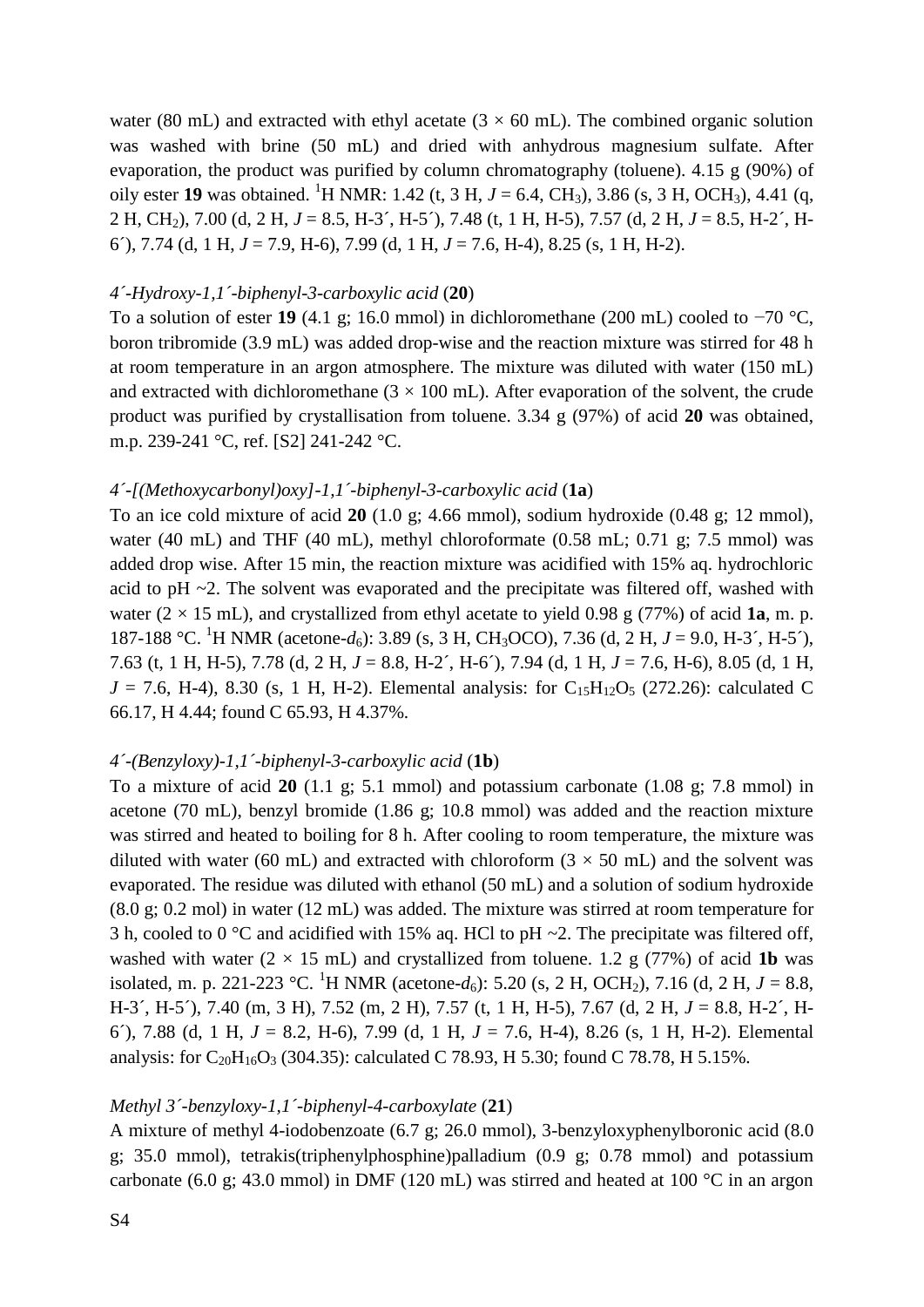atmosphere for 24 h. After cooling to room temperature, the reaction mixture was diluted with water (200 mL) and extracted with ethyl acetate  $(3 \times 100 \text{ mL})$ . The combined organic solution was washed with water (80 mL) and brine (80 mL) and dried with anhydrous magnesium sulfate. The crude product after evaporation was purified by crystallization from methanol. 6.50 g (80%) of ester **21** was obtained, m.p. 103-105 °C, ref. [S3] 105-106 °C.

# *3´-Benzyloxy-1,1´-biphenyl-4-carboxylic acid* (**2**)

To a solution of ester **21** (5.5 g; 17.0 mmol) in dioxane (40 mL) and ethanol (20 mL), a solution of sodium hydroxide (2.4 g; 60.0 mmol) in water (25 mL) was added and the reaction mixture was heated at 80 °C for 1.5 h. The organic solvent was evaporated and to the residue conc. hydrochloric acid (6.6 mL) was added. The precipitate was filtered off and washed with water (2 × 20 mL). 5.1 g (97%) of acid **2** was obtained, m.p. 193-195 °C, ref. [S3] 185-186  $^{\circ}$ C).

# *1-(Benzyloxy)-4-(oct-7-en-1-yloxy)benzene* (**23**)

A mixture of 8-bromooct-1-ene (4.3 g; 22 mmol), 4-benzyloxyphenol (**24**, 4.0 g; 20 mmol), potassium carbonate (5.8 g; 40 mmol) and DMF (50 mL) was stirred and heated at 65 °C for 48 h. After cooling to room temperature, the mixture was diluted with water (200 mL) and extracted with toluene ( $4 \times 60$  mL). The combined organic solution was washed with water (50 mL), brine (50 mL) and dried with anhydrous magnesium sulfate. The crude product after evaporation was purified by column chromatography (toluene) to yield 6.0 g (97%) of ether **23**, m.p. 64-65 °C. <sup>1</sup>H NMR: 1.30-1.45 (m, 6 H, (CH<sub>2</sub>)<sub>3</sub>), 1.76 (m, 2 H, CH<sub>2</sub>CH<sub>2</sub>O), 2.06 (m, 2 H, CH<sub>2</sub>CH=CH<sub>2</sub>), 3.90 (t, 2 H, *J* = 6.5, CH<sub>2</sub>O), 4.97 (m, 4 H, CH<sub>2</sub>O, CH=CH<sub>2</sub>), 5.79 (m, 1 H, CH=CH<sub>2</sub>), 6.82 (d, 2 H,  $J = 9.1$ ), 6.90 (d, 2 H,  $J = 9.1$ ), 7.38 (m, 5 H). Elemental analysis: for  $C_{21}H_{26}O_2$  (310.43): calculated C 81.25, H 8.44; found C 81.44, H 8.39%.

# *1-(Benzyloxy)-4-[(9,9,10,10,11,11,12,12,12-nonafluoro-7-iodododecyl)oxy]benzene* (**24**)

A mixture of AIBN (0.25 g; 1.0 mmol) and toluene (20 mL) was cooled to −70 °C in an argon atmosphere. The flask was degassed and re-filled with argon. Ether **23** (3.3 g; 11.0 mmol) and 1-iodononafluorobutane (5.2 g; 15.0 mmol) were added at room temperature and the reaction mixture was heated at 80 °C for 48 h. A new portion of AIBN (0.25 g; 1.0 mmol) and 1iodononafluorobutane (5.2 g; 15.0 mmol) were added and the mixture was heated at 80 °C for 24 h. After cooling to room temperature, the solvent was evaporated and the crude product was purified by column chromatography (hexane/ethyl acetate 30/1) and crystallization from methanol. 5.0 g (64%) of **24** was obtained. <sup>1</sup>H NMR: 1.35-1.65 (m, 6 H, (CH<sub>2</sub>)<sub>3</sub>), 1.70-1.90  $(m, 4 \text{ H}, (\text{CH}_2)_2)$ , 2.88  $(m, 2 \text{ H}, \text{CH}_2\text{CF}_2)$ , 3.91  $(t, 2 \text{ H}, J = 6.5, \text{ OCH}_2)$ , 4.34  $(m, 1 \text{ H}, \text{CHI})$ , 5.02 (s, 2 H, OCH2Ph), 6.84 (m, 2 H), 6.90 (m, 2 H), 7.37 (m, 5 H). Elemental analysis: for  $C_{25}H_{26}F_{9}IO_{2}$  (656.36): calculated C 45.75, H 3.99; found C 45.55, H 3.71%.

# *1-(Benzyloxy)-4-[(9,9,10,10,11,11,12,12,12-nonafluorododecyl)oxy]benzene* (**25**)

To a mixture of LiAlH<sub>4</sub> (0.34 g; 9.0 mmol) in dry THF (10 mL), a solution of ether 24 (3.0 g; 4.6 mmol) in dry THF (5 mL) was added drop-wise in an argon atmosphere and stirred at room temperature for 24 h. The mixture was diluted with water (50 mL) and 15% aq. sodium hydroxide solution (15 mL), and extracted with diethyl ether ( $3 \times 60$  mL). The combined organic solution was washed with water (30 mL) and dried with anhydrous magnesium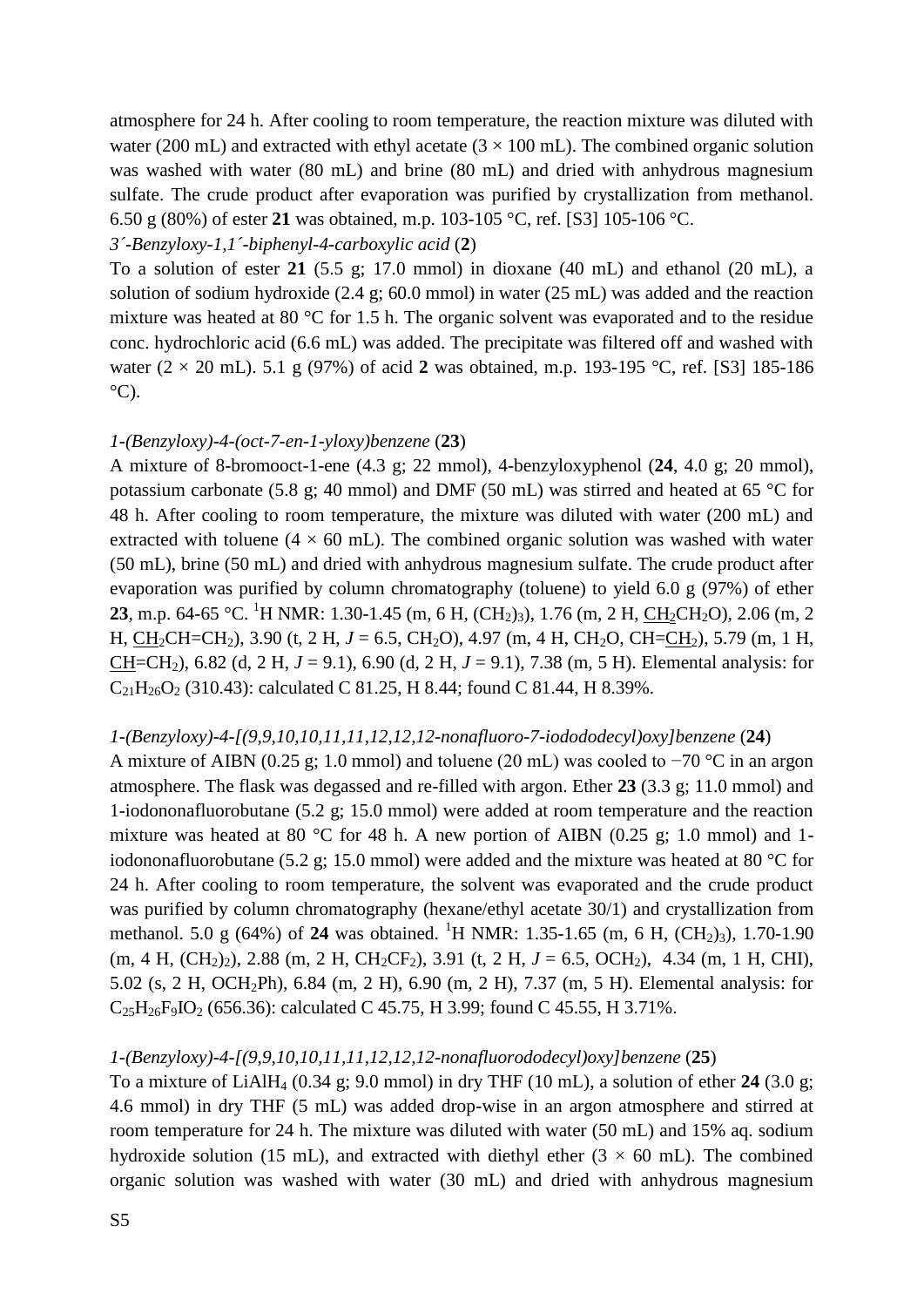sulfate. After evaporation, the crude product was purified by crystallization from methanol to yield 2.1 g (86%) of ether 25, m.p. 66-68 °C. <sup>1</sup>H NMR: 1.36-1.71 (m, 10 H, (CH<sub>2</sub>)<sub>5</sub>), 1.76 (m, 2 H, OCH<sub>2</sub>CH<sub>2</sub>), 2.05 (m, 2 H, CH<sub>2</sub>CF<sub>2</sub>), 3.90 (t, 2 H,  $J = 6.5$ , OCH<sub>2</sub>), 5.01 (s, 2 H, OCH<sub>2</sub>Ph), 6.82 (d, 2 H,  $J = 9.1$ ), 6.90 (d, 2 H,  $J = 9.1$ ), 7.38 (m, 5 H). Elemental analysis: for C<sub>25</sub>H<sub>27</sub>F<sub>9</sub>O<sub>2</sub> (530.47): calculated C 56.60, H 5.13; found C 56.76, H 5.12%.

### *4-[(9,9,10,10,11,11,12,12,12-Nonafluorododecyl)oxy]phenol* (**7b**)

To a solution of benzyl derivative **25** (1.4 g; 2.64 mmol) in acetone (100 mL), 10% Pd/C  $(0.18 \text{ g})$  and ammonium formate  $(0.67 \text{ g}; 10.6 \text{ mmol})$  were added. The reaction mixture was heated to boiling for 4 h. The mixture was filtered while hot and the filtrate was evaporated. The crude product was purified by column chromatography (chloroform/methanol 99/1) and crystallization from hexane. Yield: 1.1 g (95%) of ester **7b**, m.p. 74-78 °C. <sup>1</sup>H NMR: 1.36-1.70 (m, 10 H,  $(CH_2)$ <sub>5</sub>), 1.75 (m, 2 H, OCH<sub>2</sub>CH<sub>2</sub>), 2.05 (m, 2 H, CH<sub>2</sub>CF<sub>2</sub>), 3.89 (t, 2 H, *J* = 6.5, OCH<sub>2</sub>), 4.51 (s, 1 H, OH), 6.77 (m, 4 H). Elemental analysis: for C<sub>18</sub>H<sub>21</sub>F<sub>9</sub>O<sub>2</sub> (440.34): calculated C 49.10, H 4.81; found C 48.38, H 4.73%.

#### *(S)-4-[(tert-Butyldimethylsilyl)oxy]phenyl 2-(dodecyloxy)propanoate* (**27**)

A mixture of phenol **26** (3.0 g; 13.2 mmol), (*S*)-2-dodecyloxypropanoic acid [S4] (3.0 g; 12.0 mmol), DCC (3.7 g; 18.0 mmol) and DMAP (75 mg; 0.6 mmol) in dry dichloromethane (120 mL) was stirred at room temperature for 24 h, the remaining DCC was decomposed with water (1 mL). The precipitate was filtered off, washed with dichloromethane ( $2 \times 20$  mL) and the filtrate was evaporated. The residue was chromatographed (toluene) to yield 3.5 g (63%) of oily ester **27**. <sup>1</sup>H NMR: 0.17 (s, 6 H, Si(CH3)2), 0.88 (t, 3 H, *J* = 6.4, CH3), 0.98 (s, 9 H, C(CH<sub>3</sub>)<sub>3</sub>), 1.18-1.41 (m, 18 H, (CH<sub>2</sub>)<sub>9</sub>), 1.54 (d, 3 H,  $J = 6.7$ , CH(CH<sub>3</sub>)O), 1.62 (m, 2 H, OCH<sub>2</sub>CH<sub>2</sub>), 3.45 (m, 1 H, CH<sub>2</sub>OCH), 3.66 (m, 1 H, CH<sub>2</sub>OCH), 4.15 (q, 1 H, CH), 6.81 (d, 2 H,  $J = 8.8$ ), 6.95 (d, 2 H,  $J = 8.8$ ). Elemental analysis: for C<sub>27</sub>H<sub>48</sub>O<sub>4</sub>Si (464.75): calculated C 69.78, H 10.41; found C 69.91, H 10.30%.

# *(S)-(4-Hydroxyphenyl) 2-(dodecyloxy)propanoate* (**7c**)

To a solution of ester **27** (2.8 g; 6 mmol) in THF (50 mL), 7 mL of a 1 M solution of TBAF in THF was added drop-wise at 0 °C. The reaction mixture was stirred at room temperature for 1 h, diluted with water (50 mL) and extracted with ethyl acetate ( $3 \times 60$  mL). The combined organic solution was dried with anhydrous magnesium sulfate. After evaporation, the product was purified by column chromatography (chloroform/methanol 99/1) and crystallization from hexane. 2.0 g (95%) of **7c** was obtained, m.p. 70-71  $\degree$ C. <sup>1</sup>H NMR  $(CDCI_3)$ : 0.87 (t, 3 H, *J* = 6.5, CH<sub>3</sub>), 1.25 (m, 18 H, (CH<sub>2</sub>)<sub>9</sub>), 1.55 (d, 3 H, *J* = 6.7, CH(CH<sub>3</sub>)O, 1.61 (m, 2 H, OCH<sub>2</sub>CH<sub>2</sub>), 3.48 (m, 1 H, CH<sub>2</sub>OCH), 3.65 (m, 1 H, CH<sub>2</sub>OCH), 4.16 (q, 1 H, CH), 4.97 (s, 1 H, OH), 6.80 (d, 2 H,  $J = 8.8$ ), 6.95 (d, 2 H,  $J = 9.1$ ). Elemental analysis: for  $C_{21}H_{34}O_4$  (350.49): calculated C 71.96, H 9.78; found C 71.83, H 9.91%.

#### *Dodecyl 4-(4-formylbenzoyloxy)benzoate* (**29**)

A mixture of dodecyl 4-hydroxybenzoate (**28**) (4.0 g; 13.1 mmol), 4-formylbenzoic acid (2.35 g; 15.7 mmol), DCC (4.8 g; 23.5 mmol) and DMAP (0.1 g; 0.78 mmol) in dry dichloromethane (150 mL) was stirred at room temperature for 24 h and then worked up as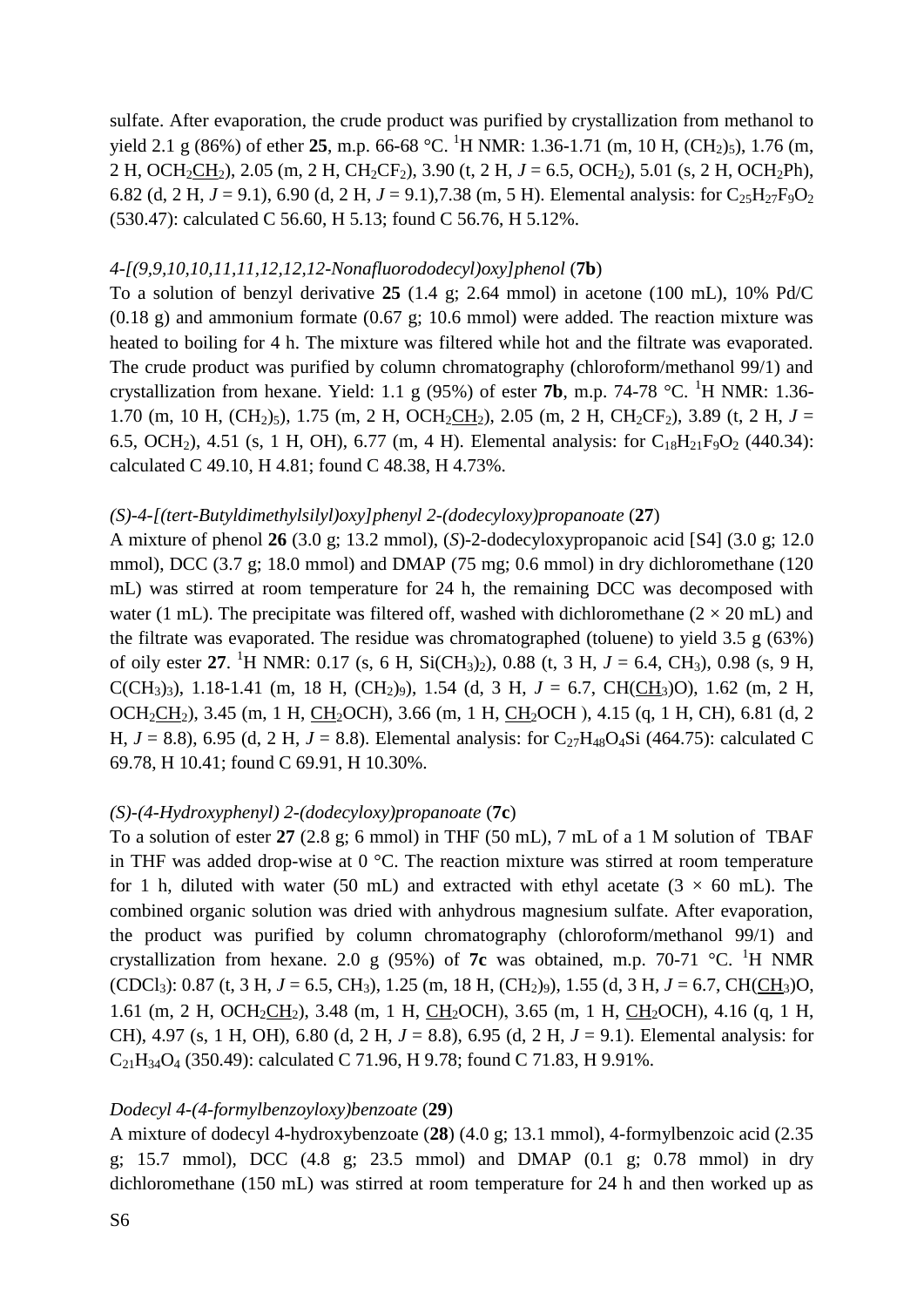for **27**. After column chromatography (chloroform/methanol 99/1), 4.75 g (83%) of benzoate **29** was obtained, m.p. 96-97 °C, ref. [S5] 96-97 °C.

#### *4-[4-(Dodecyloxycarbonyl)phenoxycarbonyl]benzoic acid* (**10**)

To a solution of aldehyde **29** (4.75 g; 10.8 mmol) in acetone (300 mL), Jones reagent (6 mL) was added drop wise at 0 °C and the mixture was stirred for 18 h. A new portion of Jones reagent (4 mL) was added and the mixture was stirred for further 24 h and then poured into ice water (500 mL). The precipitate was filtered off and washed with water ( $2 \times 100$  mL). Crystallization from toluene yielded 4.0 g  $(81\%)$  of acid 10, m.p. 173-228 °C. <sup>1</sup>H NMR: 0.88  $(t, 3 H, J = 6.5, CH_3)$ , 1.20-1.50 (m, 18 H, (CH<sub>2</sub>)<sub>9</sub>), 1.78 (m, 2 H, OCH<sub>2</sub>CH<sub>2</sub>), 4.33 (t, 2 H, *J* = 6.5, OCH2), 7.33 (d, 2 H, *J* = 8.8), 8.15 (d, 2 H, *J* = 8.5), 8.26 (d, 2 H, *J* = 8.8), 8.32 (d, 2 H, *J*  $= 8.8$ ). Elemental analysis: for C<sub>27</sub>H<sub>34</sub>O<sub>6</sub> (454.56): calculated C 71.34, H 7.54; found C 71.24, H 7.48%.

# **3. Synthesis of the target materials I–III**

*4-[4´-(Methoxycarbonyloxy)-1,1´-biphenyl-3-carbonyloxy]phenyl 4-dodecyloxybenzoate* (**11***)* A mixture of phenol **3** (1.24 g; 3.11 mmol), acid **1a** (0.7 g; 2.57 mmol), DCC (0.74 g; 3.58 mmol) and a catalytic amount of DMAP (50 mg) in dry dichloromethane (100 mL) was stirred at room temperature for 4 h, 0.5 mL of water was added and after 30 min stirring, the precipitate was filtered off and washed with dichloromethane  $(2 \times 15 \text{ mL})$ . The filtrate was evaporated and chromatographed (toluene/*tert*-butyl methyl ether 20/1). Crystallization from a toluene/hexane mixture yielded 1.01 g (61%) of 11, m. p. 126-128 °C. <sup>1</sup>H NMR: 0.89 (t, 3) H,  $J = 6.5$ , CH<sub>3</sub>), 1.25-1.60 (m, 18 H, (CH<sub>2</sub>)<sub>9</sub>), 1.83 (m, 2 H, CH<sub>2</sub>), 3.94 (s, 3 H, CH<sub>3</sub>OCO), 4.05 (t, 2 H, *J* = 6.5, OCH2), 6.98 (d, 2 H, *J* = 8.8), 7.30 (m, 6 H, H-3´, H-5´), 7.60 (t, 1 H, *J* = 8.8, H-5), 7.67 (d, 2 H, *J* = 8.8, H-2´, H-6´), 7.84 (d, 1 H, *J* = 8.0, H-6), 8.15 (d, 2 H, *J* = 8.8), 8.19 (d, 1 H,  $J = 7.9$ , H-4), 8.41 (s, 1 H, H-2). Elemental analysis: for C<sub>40</sub>H<sub>44</sub>O<sub>8</sub> (652.79): calculated C 73.60, H 6.79; found C 73.38, H 6.51%.

# By the same procedure, compounds **12,13** were prepared.

*4-Dodecyloxyphenyl 4-[4´-(benzyloxy)-1,1´-biphenyl-3-carbonyloxy]benzoate* (**12**), yield 76%, m. p. 148-150 °C. <sup>1</sup>H NMR: 0.88 (t, 3 H,  $J = 6.5$ , CH<sub>3</sub>), 1.20-1.55 (m, 18 H, (CH<sub>2</sub>)<sup>o</sup>), 1.79 (m, 2 H, CH<sub>2</sub>), 3.96 (t, 2 H,  $J = 6.5$ , OCH<sub>2</sub>), 5.14 (s, 2 H, PhCH<sub>2</sub>), 6.94 (d, 2 H,  $J = 9.1$ ), 7.10 (m, 4 H), 7.41 (m, 7 H), 7.58 (t, 1 H, *J* = 8.8), 7.60 (d, 2 H, *J* = 8.8), 7.85 (d, 1 H, *J* = 7.6), 8.15 (d, 1 H, *J* = 7.9), 8.29 (d, 2 H, *J* = 8.5), 8.40 (s, 1 H). Elemental analysis: for  $C_{45}H_{48}O_6$  (684.88): calculated C 78.92, H 7.06; found C 78.76, H 7.20%.

*4-(Dodecyloxycarbonyl)phenyl 4-[4´-(benzyloxy)-1,1´-biphenyl-3-carbonyl]oxy]benzoate*  (**13**), yield 91%, m. p. 120-122 °C. <sup>1</sup>H NMR: 0.88 (t, 3 H,  $J = 6.5$ , CH<sub>3</sub>), 1.20-1.55 (m, 18 H, (CH<sub>2</sub>)<sub>9</sub>), 1.76 (m, 2 H, CH<sub>2</sub>), 4.33 (t, 2 H,  $J = 6.5$ , OCH<sub>2</sub>), 5.14 (s, 2 H, PhCH<sub>2</sub>), 7.09 (d, 2 H, *J* = 8.8), 7.32 (d, 2 H, *J* = 8.8), 7.41 (m, 5 H), 7.42 (d, 2 H, *J* = 8.8), 7.58 (t, 1 H, *J* = 8.8), 7.60 (d, 2 H, *J* = 8.8), 7.85 (d, 1 H, *J* = 7.6), 8.14 (m, 1 H), 8.14 (d, 2 H, *J* = 8.8), 8.31 (d, 2 H, *J* = 8.8), 8.40 (s, 1 H). Elemental analysis: for C<sub>46</sub>H<sub>48</sub>O<sub>7</sub> (712.89): calculated C 77.50, H 6.79; found C 77.35, H 6.93%.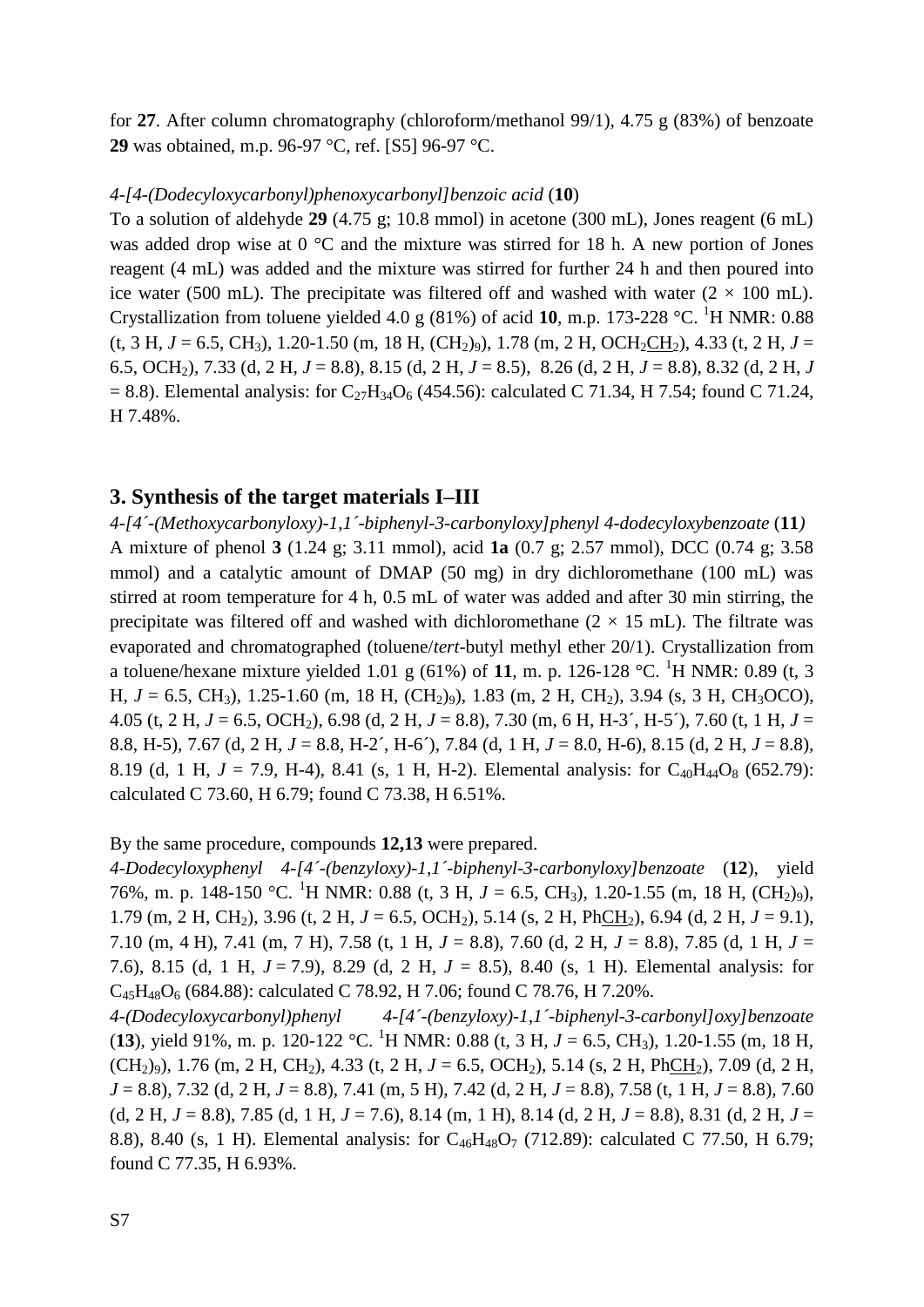#### *4-(4´-Hydroxy-1,1´-biphenyl-3-carbonyloxy)phenyl 4-dodecyloxybenzoate* (**14**)

To a solution of **11** (0.77 g; 1.18 mmol) in a mixture of ethanol (65 mL), dichloromethane (8 mL) and chloroform (22 mL), 25% aq. ammonia (8 mL) was added. The reaction mixture was stirred at room temperature for 48 h, diluted with chloroform (60 mL) and water (20 mL), cooled to  $0^{\circ}$ C and acidified with 15% aq. hydrochloric acid to pH  $\sim$ 2. Layers were separated, the aqueous layer was extracted with chloroform  $(3 \times 50 \text{ mL})$  and the combined organic solution was dried with anhydrous magnesium sulfate. The solvent was evaporated and the crude product was purified by column chromatography (toluene/*tert*-butyl methyl ether 15/1). Yield 0.48 g (69%) of 14, m. p. 123-125 °C. <sup>1</sup>H NMR: 0.89 (t, 3 H,  $J = 6.5$ , CH<sub>3</sub>), 1.15-1.60  $(m, 18$  H,  $(CH_2)_{9}$ , 1.81  $(m, 2$  H,  $CH_2)$ , 4.05  $(t, 2$  H,  $J = 6.5$ , OCH<sub>2</sub>), 4.85  $(s, 1$  H, OH), 6.96 (m, 4 H, H-3´, H-5´), 7.28 (m, 4 H), 7.55 (d, 2 H, *J* = 8.8, H-2´, H-6´), 7.57 (t, 1 H, H-5), 7.82 (d, 1 H,  $J = 8.0$ , H-6), 8.15 (m, 3 H, H-4), 8.38 (s, 1 H, H-2). Elemental analysis: for C<sub>38</sub>H<sub>42</sub>O<sub>6</sub> (594.75): calculated C 76.74, H 7.12; found C 76.56, H 6.99%.

#### *4-Dodecyloxyphenyl 4-(4´-hydroxy-1,1´-biphenyl-3-carbonyloxy)benzoate* (**15**)

To a solution of benzyl derivative **12** (0.6 g; 0.88 mmol) in acetone (30 mL), 10% Pd/C (50 mg) and ammonium formate (0.2 g; 3.17 mmol) were added. The reaction mixture was heated to boiling for 2 h. The hot mixture was filtered and the filtrate was evaporated. The crude product was purified by crystallization from a acetone/hexane mixture. 0.46 g (88%) of ester **15** was obtained, m. p. 138-141 °C. <sup>1</sup>H NMR: 0.88 (t, 3 H,  $J = 6.5$ , CH<sub>3</sub>), 1.25-1.60 (m, 18 H, (CH<sub>2</sub>)<sub>9</sub>), 1.78 (m, 2 H, CH<sub>2</sub>), 3.96 (t, 2 H,  $J = 6.5$ , OCH<sub>2</sub>), 4.88 (s, 1 H, OH), 6.94 (m, 4 H), 7.12 (d, 2 H, *J* = 9.0), 7.39 (d, 2 H, *J* = 8.8), 7.58 (m, 3 H), 7.83 (d, 1 H, *J* = 7.9), 8.15 (d, 1 H,  $J = 7.6$ ), 8.29 (d, 2 H,  $J = 8.8$ ), 8.39 (s, 1 H). Elemental analysis: for C<sub>38</sub>H<sub>42</sub>O<sub>6</sub> (594.75): calculated C 76.74, H 7.12; found C 76.62, H 7.03%.

By the same procedure compound 16 was prepared, yield 86%, m. p. 124-126  $^{\circ}$ C. <sup>1</sup>H NMR: 0.88 (t, 3 H,  $J = 6.5$ , CH<sub>3</sub>), 1.20-1.55 (m, 18 H, (CH<sub>2</sub>)<sub>9</sub>)), 1.76 (m, 2 H, CH<sub>2</sub>), 4.33 (t, 2 H,  $J =$ 6.5, OCH2), 4.89 (s, 1 H, OH), 6.95 (d, 2 H, *J* = 8.8), 7.31 (d, 2 H, *J* = 9.1), 7.42 (d, 2 H, *J* = 9.1), 7.56 (d, 2 H, *J* = 8.8), 7.58 (t, 1 H), 7.84 (d, 1 H, *J* = 7.8), 8.14 (d, 2 H, *J* = 9.1), 8.15 (m, 1 H), 8.31 (d, 2 H,  $J = 9.1$ ), 8.39 (s, 1 H). Elemental analysis: for  $C_{30}H_{42}O_7$  (622.77): calculated C 75.22, H 6.80; found C 74.98, H 6.86%.

# *General procedure for synthesis of compounds* **I–III**

A mixture of benzoate **14–16** (1 mmol), acid **6a–c** (1.2 mmol), DCC (1.4 mmol) and catalytic amount of DMAP in dry dichloromethane (50 mL) was stirred at room temperature in an argon atmosphere for 5 h. The precipitate was filtered off and washed with dichloromethane  $(2 \times 10$  mL). The residue after evaporation of the solvent was purified by column chromatography (toluene/*tert*-butyl methyl ether 10/1) and crystallization from ethyl acetate. *4-(4-Dodecyloxybenzoyloxy)phenyl 4´-(4-dodecyloxybenzoyloxy)-1,1´-biphenyl-3-carboxylate* **(Ia**). Yield 90%. <sup>1</sup>H NMR: 0.88 (t, 6 H,  $J = 6.5$ ,  $2 \times CH_3$ ), 1.20-1.55 (m, 36 H,  $2 \times (CH_2)_{9}$ )), 1.83 (m, 4 H,  $2 \times CH_2CH_2O$ ), 4.05 (t, 4 H,  $J = 6.5$ ,  $2 \times OCH_2$ ), 6.98 (d, 4 H,  $J = 9.1$ ), 7.28 (m, 4 H), 7.33 (d, 2 H, *J* = 8.8, H-3´, H-5´), 7.61 (t, 1 H, H-5), 7.71 (d, 2 H, *J* = 8.8, H-2´, H-6´),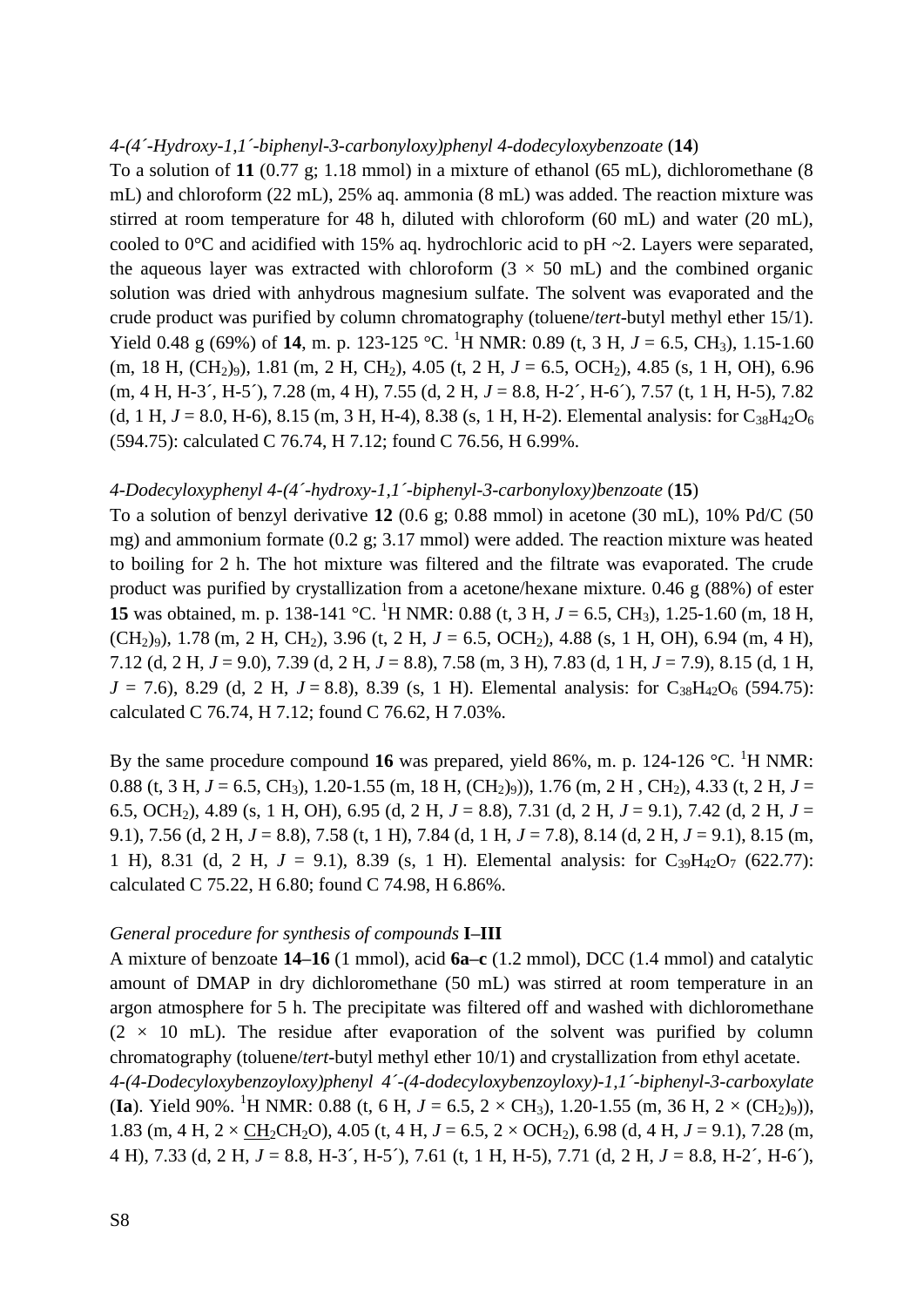7.87 (d, 1 H, *J* = 7.9, H-6), 8.17 (m, 5 H, H-4), 8.44 (s, 1 H, H-2). Elemental analysis: for  $C_{57}H_{70}O_8$  (883.19): calculated C 77.52, H 7.99; found C 77.28, H 7.98%.

*4-(4-Dodecyloxybenzoyloxy)phenyl 4´-[4-(9,9,10,10,11,11,12,12,12-nonafluorododecyloxy) benzoyloxy]-1,1´-biphenyl-3-carboxylate* (**Ib**). Yield 93%. <sup>1</sup>H NMR: 0.89 (t, 3 H, *J* = 6.5, CH<sub>3</sub>), 1.20-1.55 (m, 26 H,  $(CH_2)_9$ ) +  $(CH_2)_4$ )), 1.61 (m, 2 H), 1.83 (m, 4 H, 2  $\times$  CH<sub>2</sub>CH<sub>2</sub>O), 2.05 (m, 2 H, CH2CF2), 4.05 (t, 2 H, *J* = 6.4, OCH2), 4.06 (t, 2 H, *J* = 6.5, OCH2), 6.98 (d, 4 H, *J* = 8.8), 7.29 (m, 4 H), 7.33 (d, 2 H, *J* = 8.5), 7.61 (t, 1 H), 7.71 (d, 2 H, *J* = 8.8), 7.87 (d, 1 H,  $J = 7.9$ ), 8.17 (m, 5 H), 8.44 (s, 1 H). Elemental analysis: for  $C_{57}H_{61}F_9O_8$  (1045.10): calculated C 65.51, H 5.88; found C 65.28, H 5.67%.

*(S)-4-(4-Dodecyloxybenzoyloxy)phenyl 4´-[4-(2-dodecyloxypropanoyloxy)benzoyloxy]-1,1´ biphenyl-3-carboxylate* (Ic). Yield 68%. <sup>1</sup>H NMR: 0.88 (m, 6 H, 2 × CH<sub>3</sub>), 1.15-1.55 (m, 36 H, 2 ×(CH<sub>2</sub>)<sub>9</sub>)), 1.60 (d, 3 H, *J* = 6.7, <u>CH</u><sub>3</sub>CH),1.61 (m, 2 H, <u>CH<sub>2</sub></u>CH<sub>2</sub>O), 1.81 (m, 2 H, CH<sub>2</sub>CH<sub>2</sub>O), 3.51 (m, 1 H, CH<sub>2</sub>OCH), 3.70 (m, 1 H, CH<sub>2</sub>OCH), 4.05 (t, 2 H,  $J = 6.5$ , OCH<sub>2</sub>), 4.22 (q, 1 H, CH), 6.98 (d, 2 H, *J* = 9.1), 7.29 (m, 6 H), 7.34 (d, 2 H, *J* = 8.8), 7.61 (t, 1 H), 7.72 (d, 2 H, *J* = 8.8), 7.88 (d, 1 H, *J* = 7.6), 8.15 (d, 2 H, *J* = 8.8), 8.20 (d, 1 H, *J* = 7.9), 8.28 (d, 2 H,  $J = 8.8$ ), 8.44 (s, 1 H). Elemental analysis: for C<sub>60</sub>H<sub>74</sub>O<sub>10</sub> (955.25): calculated C 75.44, H 7.81; found C 75.29, H 7.98%.

*4-[4-(Dodecyloxyphenoxy)carbonyl]phenyl 4´-(4-dodecyloxybenzoyloxy)-1,1´-biphenyl-3 carboxylate* (IIa). Yield 75%. <sup>1</sup>H NMR: 0.88 (t, 6 H,  $J = 6.4$ ,  $2 \times CH_3$ ), 1.20-1.55 (m, 36 H, 2  $\times$ (CH<sub>2</sub>)<sub>9</sub>), 1.81 (m, 4 H, 2  $\times$  CH<sub>2</sub>CH<sub>2</sub>O), 3.96 (t, 2 H, *J* = 6.5, OCH<sub>2</sub>), 4.05 (t, 2 H, *J* = 6.5, OCH2), 6.94 (d, 2 H, *J* = 9.1), 6.99 (d, 2 H, *J* = 9.1), 7.13 (d, 2 H, *J* = 9.1), 7.33 (d, 2 H, *J* = 8.8), 7.40 (d, 2 H, *J* = 8.8), 7.62 (t, 1 H), 7.71 (d, 2 H, *J* = 8.8), 7.89 (d, 1 H, *J* = 7.8), 8.17 (d, 2 H, *J* = 8.8), 8.21 (d, 1 H, *J* = 7.8), 8.30 (d, 2 H, *J* = 8.8), 8.45 (s, 1 H). Elemental analysis: for  $C_{57}H_{70}O_8$  (883.19): calculated C 77.52, H 7.99; found C 77.32, H 7.91%.

*4-[4-(Dodecyloxyphenoxy)carbonyl]phenyl 4´-[4-(9,9,10,10,11,11,12,12,12-nonafluoro*dodecyloxy)benzoyloxy]-1,1´-biphenyl-3-carboxylate (**IIb**). Yield 85%. <sup>1</sup>H NMR: 0.88 (t, 3 H,  $J = 6.5$ , CH<sub>3</sub>), 1.20-1.55 (m, 26 H, (CH<sub>2</sub>)<sub>9</sub>) + (CH<sub>2</sub>)<sub>4</sub>)), 1.61 (m, 2 H), 1.81 (m, 4 H, 2  $\times$ CH2CH2O), 2.06 (m, 2 H, CH2CF2), 3.96 (t, 2 H, *J* = 6.5, OCH2), 4.06 (t, 2 H, *J* = 6.5, OCH2), 6.94 (d, 2 H, *J* = 9.1), 6.99 (d, 2 H, *J* = 8.8), 7.13 (d, 2 H, *J* = 9.1), 7.33 (d, 2 H, *J* = 8.5), 7.40 (d, 2 H,  $J = 8.8$ ), 7.62 (t, 1 H), 7.71 (d, 2 H,  $J = 8.5$ ), 7.89 (d, 1 H,  $J = 8.2$ ), 8.17 (d, 2 H,  $J =$ 8.8), 8.21 (d, 1 H, *J* = 7.9), 8.30 (d, 2 H, *J* = 8.8), 8.45 (s, 1 H). Elemental analysis: for  $C_{57}H_{61}F_{9}O_8$  (1045.10): calculated C 65.51, H 5.88; found C 65.35, H 5.62%.

*(S)-4-[4-(Dodecyloxyphenoxy)carbonyl]phenyl 4´-[4-(2-dodecyloxypropanoyloxy) benzoyloxy]-1,1´-biphenyl-3-carboxylate* (**IIc**). Yield 68%. <sup>1</sup>H NMR: 0.88 (m, 6 H, 2 × CH3), 1.20-1.55 (m, 36 H,  $2 \times (CH_2)_9$ ), 1.60 (d, 3 H,  $J = 6.7$ , CH<sub>3</sub>CH), 1.65 (m, 2 H, CH<sub>2</sub>CH<sub>2</sub>O), 1.79 (m, 2 H, CH2CH2O), 3.50 (m, 1 H, CH2OCH), 3.70 (m, 1 H, CH2OCH), 3.96 (t, 2 H, *J* = 6.5, OCH2), 4.22 (q, 1 H, CH), 6.94 (d, 2 H, *J* = 9.1), 7.13 (d, 2 H, *J* = 9.1), 7.29 (d, 2 H, *J* = 8.8), 7.34 (d, 2 H, *J* = 8.8), 7.40 (d, 2 H, *J* = 8.8), 7.63 (t, 1 H), 7.72 (d, 2 H, *J* = 8.8), 7.90 (d, 1 H, *J* = 8.5), 8.21 (d, 1 H, *J* = 8.2), 8.29 (m, 4 H), 8.45 (s, 1 H). Elemental analysis: for  $C_{60}H_{74}O_{10}$  (955.25): calculated C 75.44, H 7.81; found C 75.31, H 7.95%.

*4-[4-(Dodecyloxycarbonyl)phenoxycarbonyl]phenyl 4´-(4-dodecyloxybenzoyloxy)-1,1´ biphenyl-3-carboxylate* (IIIa). Yield 85%. <sup>1</sup>H NMR: 0.88 (m, 6 H, 2  $\times$  CH<sub>3</sub>), 1.20-1.55 (m, 36 H,  $2 \times (CH_2)_9$ ), 1.80 (m, 4 H,  $2 \times CH_2CH_2O$ ), 4.05 (t, 2 H,  $J = 6.5$ , OCH<sub>2</sub>), 4.33 (t, 2 H,  $J =$ 6.4, OCH2), 6.99 (d, 2 H, *J* = 8.8), 7.33 (m, 4 H), 7.43 (d, 2 H, *J* = 8.8), 7.63 (t, 1 H), 7.71 (d,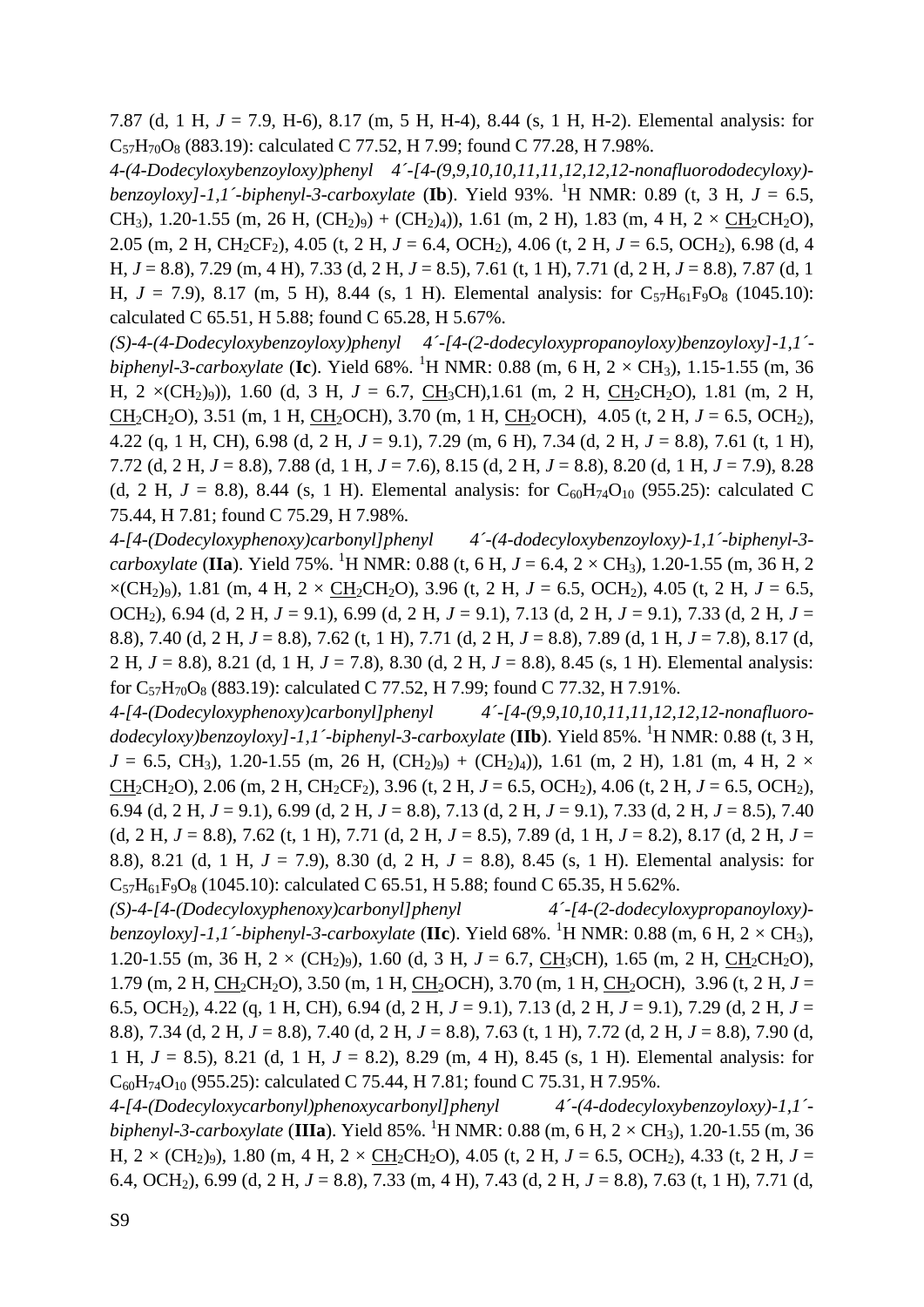2 H, *J* = 8.5), 7.90 (d, 1 H, *J* = 8.2), 8.15 (m, 4 H), 8.21 (d, 1 H, *J* = 7.9), 8.31 (d, 2 H, *J* = 8.8), 8.45 (s, 1 H). Elemental analysis: for  $C_{58}H_{70}O_9$  (911.20): calculated C 76.45, H 7.74; found C 76.47, H 7.84%.

*4-[4-(Dodecyloxycarbonyl]phenoxycarbonyl]phenyl 4´-[4-(9,9,10,10,11,11,12,12,12* nonafluorododecyloxy)benzoyloxy]-1,1´-biphenyl-3-carboxylate (IIIb). Yield 82%. <sup>1</sup>H NMR: 0.88 (t, 3 H,  $J = 6.7$ , CH<sub>3</sub>), 1.20-1.55 (m, 26 H, (CH<sub>2</sub>)<sub>9</sub> + (CH<sub>2</sub>)<sub>4</sub>)), 1.61 (m, 2 H), 1.81 (m, 4 H,  $2 \times CH_2CH_2O$ ), 2.06 (m, 2 H, CH<sub>2</sub>CF<sub>2</sub>), 4.06 (t, 2 H,  $J = 6.5$ , OCH<sub>2</sub>), 4.33 (t, 2 H,  $J = 6.5$ , OCH2), 6.99 (d, 2 H, *J* = 9.1), 7.33 (m, 4 H), 7.43 (d, 2 H, *J* = 8.5), 7.63 (t, 1 H), 7.71 (d, 2 H, *J* = 8.5), 7.90 (d, 1 H, *J* = 8.2), 8.15 (m, 4 H), 8.21 (d, 1 H, *J* = 7.9), 8.31 (d, 2 H, *J* = 8.5), 8.45 (s, 1 H). Elemental analysis: for  $C_{58}H_{61}F_9O_9$  (1073.11): calculated C 64.92, H 5.73; found C 64.71, H 5.82%.

*(S)-4-[4-(Dodecyloxycarbonyl)phenoxycarbonyl]phenyl 4´-[4-(2-dodecyloxypropanoyloxy) benzoyloxy]-1,1´-biphenyl-3-carboxylate* (IIIc). Yield 54%. <sup>1</sup>H NMR: 0.88 (t, 6 H, 2  $\times$  CH<sub>3</sub>), 1.20-1.55 (m, 36 H,  $2 \times (CH_2)_9$ ), 1.60 (d, 3 H,  $J = 6.7$ , CH<sub>3</sub>CH), 1.64 (m, 2 H, CH<sub>2</sub>CH<sub>2</sub>O), 1.80 (m, 2 H, CH2CH2O), 3.51 (m, 1 H, CH2OCH), 3.70 (m, 1 H, CH2OCH), 4.33 (t, 2 H, *J* = 6.5, OCH2), 4.22 (q, 1 H, CH), 7.31 (m, 6 H), 7.43 (d, 2 H, *J* = 8.8), 7.63 (t, 1 H), 7.72 (d, 2 H, *J* = 8.8), 7.90 (d, 1 H, *J* = 6.5), 8.14 (d, 2 H, *J* = 8.8), 8.22 (d, 1 H, *J* = 6.6), 8.28 (d, 2 H, *J*   $= 9.5$ ), 8.31 (d, 2 H,  $J = 9.1$ ), 8.45 (s, 1 H). Elemental analysis: for C<sub>61</sub>H<sub>74</sub>O<sub>11</sub> (983.26): calculated C 74.52, H 7.59; found C 74.30, H 7.76%.

# **4. Synthesis of target materials IV–VI**

*4-(Dodecyloxy)phenyl 3´-benzyloxy-1,1´-biphenyl-4-carboxylate* (**17a**)

A mixture of acid **2** (2.0 g; 6.6 mmol), phenol **7a** (1.93 g; 6.93 mmol), DCC (2.04 g; 9.9 mmol) and catalytic amount of DMAP (25 mg) in dry dichloromethane (200 mL) was stirred at room temperature in an argon atmosphere for 12 h. The precipitate was filtered off and washed with dichloromethane  $(2 \times 20 \text{ mL})$ . The residue after evaporation of the solvent was purified by column chromatography (chloroform/methanol 99/1). Yield 2.3 g (68%) of ester **17a**, m.p. 77-79 °C. <sup>1</sup>H NMR: 0.88 (t, 3 H,  $J = 6.4$ , CH<sub>3</sub>), 1.18-1.55 (m, 18 H, (CH<sub>2</sub>)<sub>9</sub>), 1.78  $(m, 2 H, OCH_2CH_2)$ , 3.96 (t, 2 H,  $J = 6.5$ , OCH<sub>2</sub>), 5.15 (s, 2 H, OCH<sub>2</sub>Ph), 6.94 (d, 2 H,  $J =$ 9.1), 7.03 (m, 1 H), 7.13 (d, 2 H, *J* = 9.1), 7.41 (m, 8 H), 7.71 (d, 2 H, *J* = 8.5), 8.25 (d, 2 H, *J*  $= 8.8$ ). Elemental analysis: for C<sub>38</sub>H<sub>44</sub>O<sub>4</sub> (564.75): calculated C 80.82, H 7.85; C 80.71, H 7.78%.

By the same procedure, compounds **17b,c** were prepared by the reaction of **2** with phenol **7b,c**, resp.

*4-(9,9,10,10,11,11,12,12,12-Nonafluorododecyloxy)phenyl 3´-benzyloxy-1,1´-biphenyl-4 carboxylate* (17b). Yield 71%, m.p. 86-89 °C. <sup>1</sup>H NMR: 1.30-1.50 (m, 10 H, (CH<sub>2</sub>)<sub>5</sub>), 1.80  $(m, 2 H, OCH_2CH_2)$ , 2.05  $(m, 2 H, CH_2CF_2)$ , 3.97  $(t, 2 H, J = 6.5, OCH_2CH_2)$ , 5.15  $(s, 2 H,$ OCH2Ph), 6.93 (d, 2 H, *J* = 8.8), 7.03 (m, 1 H), 7.13 (d, 2 H, *J* = 8.8), 7.40 (m, 8 H), 7.70 (d, 2 H,  $J = 8.2$ ), 8.25 (d, 2 H,  $J = 8.2$ ). Elemental analysis: for C<sub>38</sub>H<sub>35</sub>F<sub>9</sub>O<sub>4</sub> (726.67): calculated C 62.81, H 4.85; found C 62.93, H 4.81%.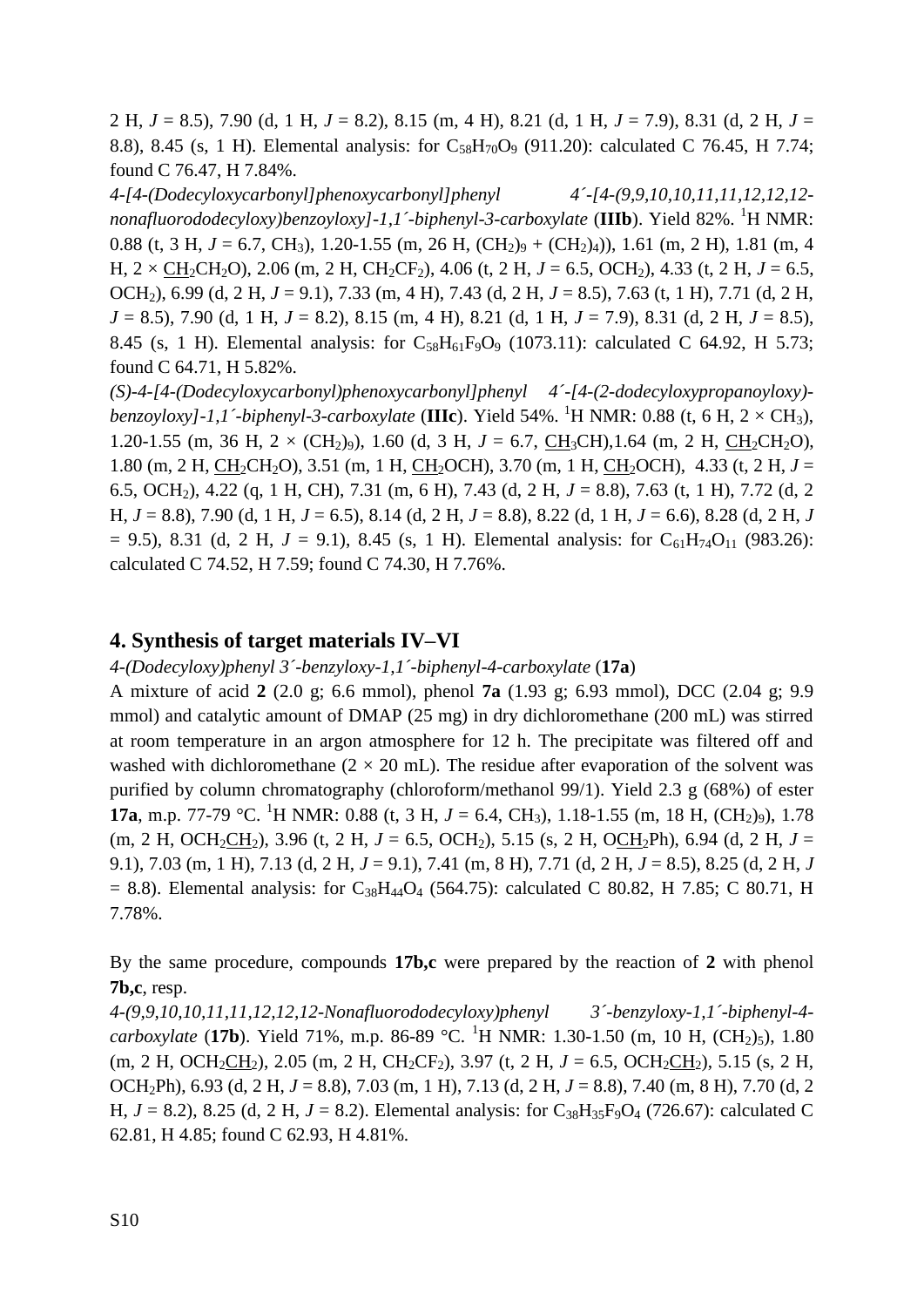(*S)-4-[2-(Dodecyloxy)propanoyloxy]phenyl 3´-benzyloxy-1,1´-biphenyl-4-carboxylate* (**17c**). Yield 55%, m.p. 80-81 °C. <sup>1</sup>H NMR: 0.88 (t, 3 H,  $J = 6.5$ , CH<sub>3</sub>), 1.20-1.41 (m, 18 H, (CH<sub>2</sub>)<sub>9</sub>), 1.58 (d, 3 H,  $J = 6.7$ ; CH<sub>3</sub>CH)), 1.65 (m, 2 H, OCH<sub>2</sub>CH<sub>2</sub>), 3.49 (m, 1 H, CH<sub>2</sub>OCH), 3.68 (m, 1 H, CH2OCH, 4.16 (q, 1 H, CH), 5.15 (s, 2 H, OCH2Ph), 7.03 (m, 1 H), 7.18 (m, 2 H), 7.27 (m, 4 H), 7.41 (m, 6 H), 7.71 (d, 2 H, *J* = 8.8), 8.25 (d, 2 H, *J* = 8.8). Elemental analysis: for  $C_{41}H_{48}O_6$  (636.82): calculated C 77.33, H 7.60; found C 77.12, H 7.51%.

#### *4-(Dodecyloxy)phenyl 3´-hydroxy-1,1´-biphenyl-4-carboxylate* (**18a**)

To a solution of benzyl derivative **17a** (2.1 g; 3.7 mmol) in acetone (100 mL), 10% Pd/C (180 mg) and ammonium formate (0.88 g; 13.92 mmol) were added. The reaction mixture was heated to boiling for 4 h. The hot mixture was filtered and the filtrate was evaporated. The crude product was purified by crystallization from acetone/hexane mixture. 1.5 g (86%) of ester **18a** was obtained, m.p. 132-140 °C. <sup>1</sup>H NMR: 0.88 (t, 3 H, *J* = 6.7, CH<sub>3</sub>), 1.18-1.55 (m, 18 H, (CH2)9), 1.80 (m, 2 H, OCH2CH2), 3.96 (t, 2 H, *J* = 6.5, OCH2), 5.01 (s, 1 H, OH), 6.88  $(m, 1 H)$ , 6.94 (d, 2 H,  $J = 9.1$ ), 7.13 (m, 3 H), 7.23 (m, 1 H), 7.35 (t, 1 H), 7.70 (d, 2 H,  $J =$ 8.5), 8.25 (d, 2 H,  $J = 8.5$ ). Elemental analysis: for C<sub>31</sub>H<sub>38</sub>O<sub>4</sub> (474.63): calculated C 78.45, H 8.07; found C 78.29, H 8.13%.

### By the same procedure, compounds **18b,c** were prepared from **17b,c**.

*4-(9,9,10,10,11,11,12,12,12-Nonafluorododecyloxy)phenyl 3´-hydroxy-1,1´-biphenyl-4 carboxylate* (**18b**), yield 94%, m.p. 126-190 °C. <sup>1</sup>H NMR: 1.30-1.44 (m, 10 H, (CH<sub>2</sub>)<sub>5</sub>), 1.80  $(m, 2 H, CH_2CH_2O), 2.05$   $(m, 2 H, CH_2CF_2), 3.97$   $(t, 2 H, J = 6.5, CH_2O), 4.85$   $(s, 1 H, OH),$ 6.91 (m, 1 H), 6.93 (d, 2 H, *J* = 9.1), 7.13 (m, 3 H), 7.23 (m, 1 H), 7.33 (t, 1 H), 7.70 (d, 2 H,  $J = 8.2$ ), 8.25 (d, 2 H,  $J = 8.5$ ). Elemental analysis: for C<sub>31</sub>H<sub>29</sub>F<sub>9</sub>O<sub>4</sub> (636.55): calculated C 58.49, H 4.59; found C 58.70, H 4.60%.

*(S)-4-[2-(Dodecyloxypropanoyloxy)phenyl] 3´-hydroxy-1,1´-biphenyl-4-carboxylate* **(18c)**, vield 95%, m.p. 87-112 °C. <sup>1</sup>H NMR: 0.88 (t, 3 H,  $J = 6.5$ , CH<sub>3</sub>), 1.20-1.41 (m, 18 H, (CH<sub>2</sub>)<sub>9</sub>), 1.58 (d, 3 H,  $J = 7.6$ , CH<sub>3</sub>CH), 1.66 (m, 2 H, OCH<sub>2</sub>CH<sub>2</sub>), 3.49 (m, 1 H, CH<sub>2</sub>OCH),  $\Box$  3.68 (m, 1 H, CH2OCH, 4.20 (q, 1 H, CH), 4.99 (s, 1 H, OH), 6.89 (m, 1 H), 7.13 (m, 1 H), 7.19 (m, 3 H), 7.26 (m, 2 H), 7.36 (t, 1 H), 7.71 (d, 2 H, *J* = 8.2), 8.25 (d, 2 H, *J* = 8.5). Elemental analysis for  $C_{34}H_{42}O_6$  (546.69): calculated C 74.70, H 7.74; found C 74.59, H 7.92%.

#### *General procedure for synthesis of compounds* **IV-VI**

A mixture of phenol **18a-c** (1.0 mmol), acid **8-10** (1.0 mmol), DCC (1.5 mmol) and catalytic amount of DMAP (25 mg) in dry dichloromethane (50 mL) was stirred at room temperature in an argon atmosphere for 5 h. The precipitate was filtered off and washed with dichloromethane  $(2 \times 10 \text{ mL})$ . The solvent was evaporated and the product was purified by column chromatography (chloroform/methanol 99/1) and crystallization from ethyl acetate.

*4-Dodecyloxyphenyl 3´-[4-(4-dodecyloxybenzoyloxy)benzoyloxy]-1,1´-biphenyl-4-carboxylate* **(IVa)**. Yield 79%. <sup>1</sup>H NMR: 0.89 (t, 6 H,  $J = 6.5$ ,  $2 \times CH_3$ ), 1.21-1.55 (m, 36 H,  $2 \times (CH_2)_9$ ), 1.80 (m, 4 H,  $2 \times \text{OCH}_2\text{CH}_2$ ), 3.96 (t, 2 H,  $J = 6.5$ , OCH<sub>2</sub>), 4.06 (t, 2 H,  $J = 6.7$ , OCH<sub>2</sub>), 6.94 (d, 2 H,  $J = 8.8$ ), 6.99 (d, 2 H,  $J = 8.5$ ), 7.14 (d, 2 H,  $J = 8.8$ ), 7.28 (m, 1 H), 7.39 (d, 2 H,  $J =$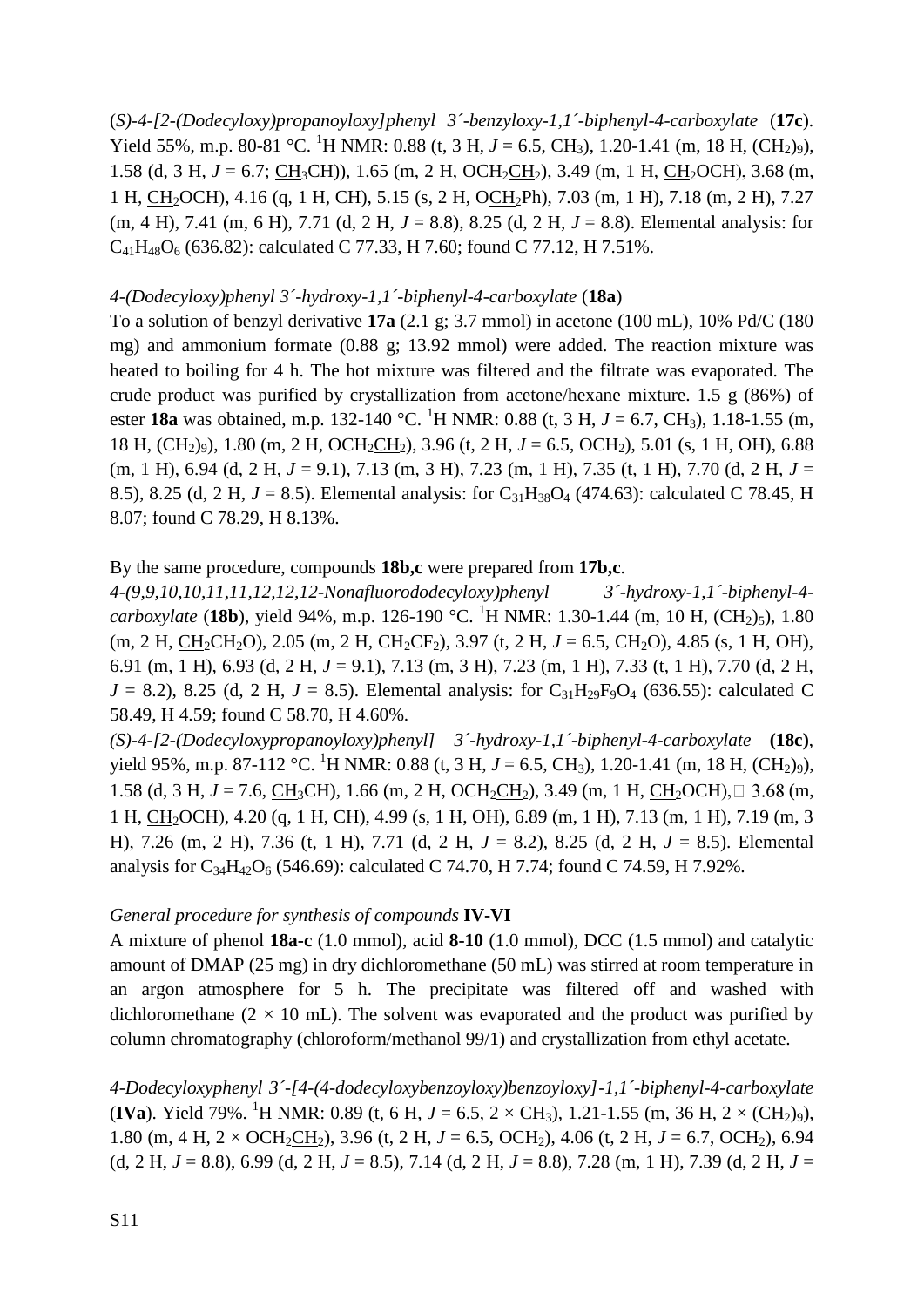8.5), 7.55 (m, 3 H), 7.75 (d, 2 H, *J* = 8.2), 8.16 (d, 2 H, *J* = 8.8), 8.27 (d, 2 H, *J* = 8.2), 8.31 (d, 2 H,  $J = 8.5$ ). Elemental analysis: for  $C_{57}H_{70}O_8$  (883.16): calculated C 77.52, H 7.99; found C 77.30, H 8.08%.

*4-[(9,9,10,10,11,11,12,12,12-Nonafluorododecyl)oxy]phenyl 3´-[4-(4-dodecyloxybenzoyloxy) benzoyloxy]-1,1´-biphenyl-4-carboxylate* (**IVb**). Yield 59%. <sup>1</sup>H NMR: 0.88 (t, 3 H, *J* = 6.5, CH<sub>3</sub>), 1.25-1.62 (m, 28 H, (CH<sub>2</sub>)<sub>9</sub> + (CH<sub>2</sub>)<sub>5</sub>), 1.80 (m, 4 H, 2  $\times$  OCH<sub>2</sub>CH<sub>2</sub>), 2.05 (m, 2 H, CH<sub>2</sub>CF<sub>2</sub>), 3.97 (t, 2 H,  $J = 6.7$ , CH<sub>2</sub>O), 4.06 (t, 2 H,  $J = 6.7$ , CH<sub>2</sub>O), 6.94 (d, 2 H,  $J = 9.1$ ), 6.99 (d, 2 H, *J* = 8.8), 7.14 (d, 2 H, *J* = 9.1), 7.28 (m, 1 H), 7.39 (d, 2 H, *J* = 8.5), 7.55 (m, 3 H), 7.75 (d, 2 H, *J* = 8.5), 8.16 (d, 2 H, *J* = 8.5), 8.27 (d, 2 H, *J* = 8.5), 8.31 (d, 2 H, *J* = 8.5). Elemental analysis: for  $C_{57}H_{61}F_9O_8$  (1045.08): calculated C 65.51, H 5.88; found C 65.34, H 5.75%.

*(S)-[4-(2-Dodecyloxypropanoyloxy)phenyl] 3´-[4-(4-dodecyloxybenzoyloxy)benzoyloxy]-1,1´*  $biphenyl-4-carboxylate (IVe)$ . Yield 62%. <sup>1</sup>H NMR: 0.88 (m, 6 H, 2  $\times$  CH<sub>3</sub>), 1.22-1.51 (m, 36 H,  $2 \times (CH_2)_9$ , 1.58 (d, 3 H,  $J = 6.7$ , CH<sub>3</sub>CH)), 1.66 (m, 2 H, OCH<sub>2</sub>CH<sub>2</sub>), 1.84 (m, 2 H, OCH<sub>2</sub>CH<sub>2</sub>), 3.49 (m, 1 H, CH<sub>2</sub>OCH), 3.68 (m, 1 H, CH<sub>2</sub>OCH), 4.06 (t, 2 H,  $J = 6.7$ , OCH<sub>2</sub>) 4.20 (q, 1 H, CH), 6.99 (d, 2 H, *J* = 9.1), 7.19 (d, 2 H, *J* = 9.1), 7.29 (m, 3 H), 7.40 (d, 2 H, *J* = 8.5), 7.55 (m, 3 H), 7.76 (d, 2 H, *J* = 8.2), 8.16 (d, 2 H, *J* = 8.8), 8.27 (d, 2 H, *J* = 8.2), 8.31 (d, 2 H,  $J = 8.8$ ). Elemental analysis for C<sub>60</sub>H<sub>74</sub>O<sub>10</sub> (955.22): calculated C 75.44, H 7.81; found C 75.34, H 7.78%.

*4-Dodecyloxyphenyl 3´-[4-(4-dodecyloxyphenoxycarbonyl)benzoyloxy]-1,1´-biphenyl-4 carboxylate* (Va). Yield 61%. <sup>1</sup>H NMR: 0.88 (t, 6 H,  $J = 6.5$ ,  $2 \times CH_3$ ), 1.21-1.55 (m, 36 H, 2  $\times$  (CH<sub>2</sub>)<sub>9</sub>), 1.80 (m, 4 H, 2  $\times$  (OCH<sub>2</sub>CH<sub>2</sub>)), 3.97 (m, 4 H, 2  $\times$  OCH<sub>2</sub>), 6.94 (m, 4 H), 7.14 (m, 4 H), 7.30 (m, 1 H), 7.57 (m, 3 H), 7.75 (d, 2 H, *J* = 8.2), 8.28 (d, 2 H, *J* = 8.5), 8.35 (s, 4 H). Elemental analysis: for  $C_{57}H_{70}O_8$  (883.16): calculated C 77.52, H 7.99; found C 77.38, H 7.91%.

*4-[(9,9,10,10,11,11,12,12,12-Nonafluorododecyl)oxy]phenyl 3´-[4-(4-dodecyloxyphenoxycarbonyl)benzoyloxy]-1,1´-biphenyl-4-carboxylate* (**Vb**). Yield 70%. <sup>1</sup>H NMR: 0.88 (t, 3 H, *J*  $= 6.5$ , CH<sub>3</sub>), 1.20-1.65 (m, 28 H, (CH<sub>2</sub>)<sub>9</sub> + (CH<sub>2</sub>)<sub>5</sub>), 1.80 (m, 4 H, 2 × CH<sub>2</sub>CH<sub>2</sub>O), 2.05 (m, 2 H, CH<sub>2</sub>CF<sub>2</sub>), 3.97 (t, 4 H,  $J = 6.5$ ,  $2 \times$  CH<sub>2</sub>O), 6.94 (m, 4 H), 7.14 (m, 4 H), 7.31 (m, 1 H), 7.57 (m, 3 H), 7.75 (d, 2 H, *J* = 8.2), 8.27 (d, 2 H, *J* = 8.5), 8.35 (s, 4 H). Elemental analysis: for  $C_{57}H_{61}F_9O_8$  (1045.08): calculated C 65.51, H 5.88; found C 65.39, H 5.78%.

*(S)-[4-(2-Dodecyloxypropanoyloxy)phenyl] 3´-[4-(4-dodecyloxyphenoxycarbonyl)benzoyloxy]-1,1´-biphenyl-4-carboxylate* (Vc). Yield 59%. <sup>1</sup>H NMR: 0.89 (m, 6 H, 2  $\times$  CH<sub>3</sub>), 1.22-1.51 (m, 36 H,  $2 \times (CH_2)_9$ ), 1.58 (d, 3 H,  $J = 6.7$ , CH<sub>3</sub>CH), 1.66 (m, 2 H, OCH<sub>2</sub>CH<sub>2</sub>), 1.80 (m, 2 H, OCH<sub>2</sub>CH<sub>2</sub>), 3.49 (m, 1 H, CH<sub>2</sub>OCH), 3.68 (m, 1 H, CH<sub>2</sub>OCH), 3.97 (t, 2 H,  $J = 6.7$ , OCH2), 4.20 (q, 1 H, CH), 6.95 (d, 2 H, *J* = 9.1), 7.15 (d, 2 H, *J* = 9.1), 7.19 (d, 2 H, *J* = 9.3), 7.29 (m, 3 H), 7.58 (m, 3 H), 7.76 (d, 2 H, *J* = 8.5), 8.27 (d, 2 H, *J* = 8.2), 8.35 (s, 4 H). Elemental analysis: for  $C_{60}H_{74}O_{10}$  (955.22): calculated C 75.44, H 7.81; found C 75.26, H 7.73%.

*4-Dodecyloxyphenyl 3´-{4-[(4-dodecyloxycarbonyl)phenoxycarbonyl]benzoyloxy}-1,1´ biphenyl-4-carboxylate* (VIa). Yield 53%. <sup>1</sup>H NMR: 0.89 (t, 6 H,  $J = 6.5$ , 2  $\times$  CH<sub>3</sub>), 1.21-1.55  $(m, 36 \text{ H}, 2 \times (\text{CH}_2)_9)$ , 1.80  $(m, 4 \text{ H}, 2 \times \text{OCH}_2\text{CH}_2)$ , 3.96  $(t, 2 \text{ H}, J = 6.7, \text{OCH}_2)$ , 4.34  $(t, 2 \text{ H})$ H, *J* = 6.7, COOCH2), 6.94 (d, 2 H, *J* = 9.1), 7.13 (d, 2 H, *J* = 9.1), 7.32 (m, 3 H), 7.57 (m, 3 H), 7.75 (d, 2 H, *J* = 8.5), 8.16 (d, 2 H, *J* = 8.8), 8.27 (d, 2 H, *J* = 8.5), 8.37 (m, 4 H).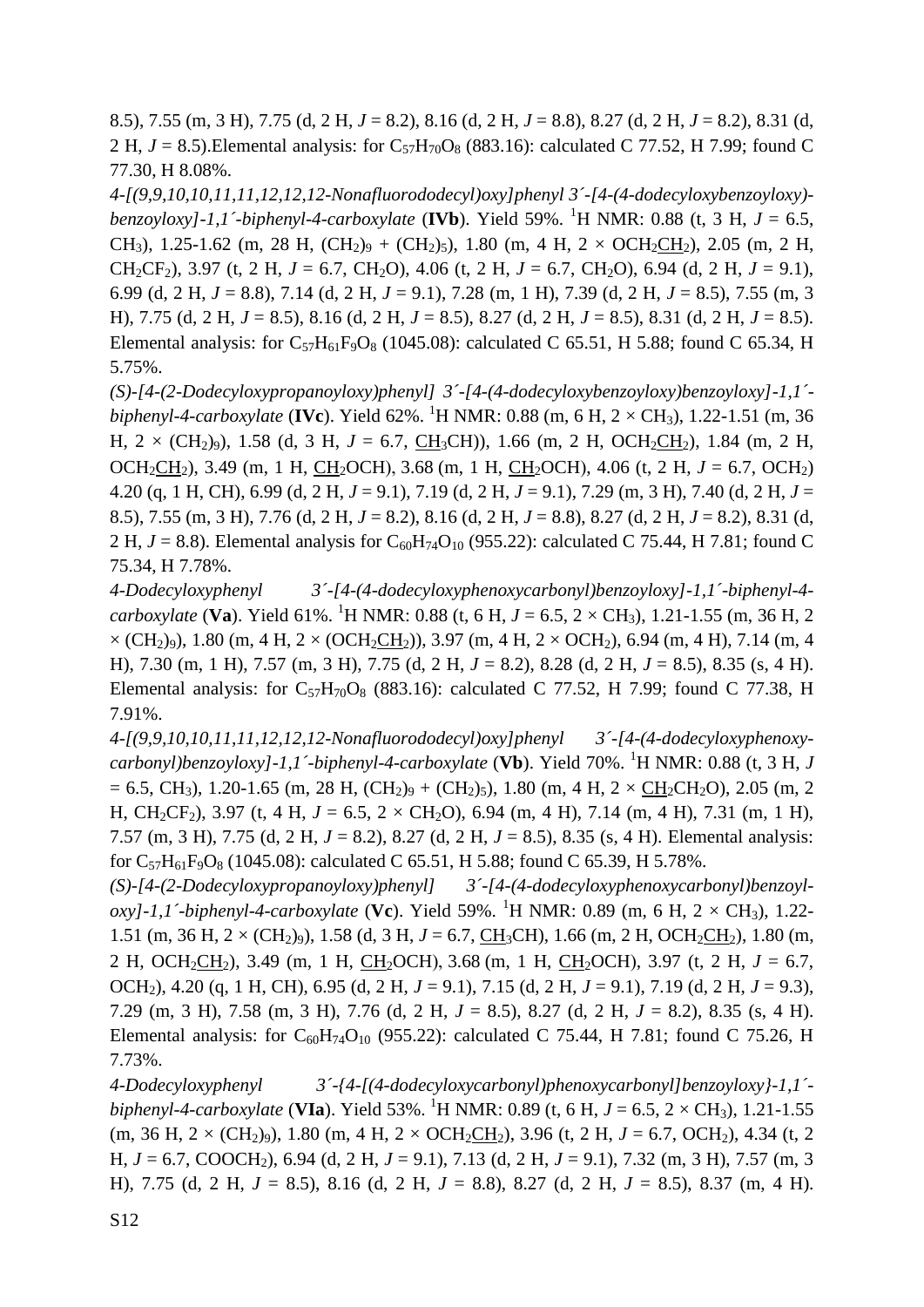Elemental analysis: for  $C_{58}H_{70}O_9$  (911.17): calculated C 76.45, H 7.74; found C 76.31, H 7.82%.

*4-[(9,9,10,10,11,11,12,12,12-Nonafluorododecyl)oxy]phenyl 3´-{4-[(4-dodecyloxycarbonyl)* phenoxycarbonyl]benzoyloxy}-1,1´-biphenyl-4-carboxylate (**VIb**). Yield 63%. <sup>1</sup>H NMR: 0.88 (t, 3 H,  $J = 6.5$ , CH<sub>3</sub>), 1.20-1.60 (m, 28 H, (CH<sub>2</sub>)  $_9 + (CH_2)_5$ ), 1.80 (m, 4 H, 2  $\times$  CH<sub>2</sub>CH<sub>2</sub>O), 2.05 (m, 2 H, CH<sub>2</sub>CF<sub>2</sub>), 3.97 (t, 2 H, *J* = 6.7, CH<sub>2</sub>O), 4.34 (t, 2 H, *J* = 6.5, COOCH<sub>2</sub>), 6.94 (d, 2 H, *J* = 9.1), 7.14 (d, 2 H, *J* = 9.1),7. 30 (m, 1 H), 7.34 (d, 2 H, *J* = 8.8), 7.58 (m, 3 H), 7.75 (d, 2 H, *J* = 8.5), 8.16 (d, 2 H, *J* = 8.5), 8.27 (d, 2 H, *J* = 8.2), 8.37 (m, 4 H). Elemental analysis: for  $C_{58}H_{61}F_9O_9$  (1073.09): calculated C 64.92, H 5.73; found C 64.88, H 5.62%. (*S)-[4-(2-Dodecyloxypropanoyloxy)phenyl] 3´-{4-[(4-dodecyloxycarbonyl)phenoxycarbonyl]benzoyloxy}-1,1´-biphenyl-4-carboxylate* (**VIc**). Yield 63%. <sup>1</sup>H NMR: 0.88 (m, 6 H,  $2 \times CH_3$ ), 1.20-1.51 (m, 36 H,  $2 \times (CH_2)_{9}$ ), 1.58 (d, 3 H,  $J = 6.7$ , CH<sub>3</sub>CH), 1.66 (m, 2 H, OCH<sub>2</sub>CH<sub>2</sub>), 1.79 (m, 2 H, OCH<sub>2</sub>CH<sub>2</sub>), 3.49 (m, 1 H, CH<sub>2</sub>OCH), 3.68 (m, 1 H, CH<sub>2</sub>OCH), 4.20 (q, 1 H, CH), 4.34 (t, 2 H, *J* = 6.7, OCH2), 7.19 (d, 2 H, *J* = 9.3), 7.29 (m, 3 H), 7.34 (d, 2 H, *J* = 8.8), 7.58 (m, 3 H), 7.76 (d, 2 H, *J* = 8.5), 8.16 (d, 2 H, *J* = 8.5), 8.28 (d, 2 H, *J* = 8.5), 8.37 (m, 4 H). Elemental analysis: for  $C_{61}H_{74}O_{11}$  (983.23): calculated C 74.51, H 7.59; found C 74.38, H 7.64%.